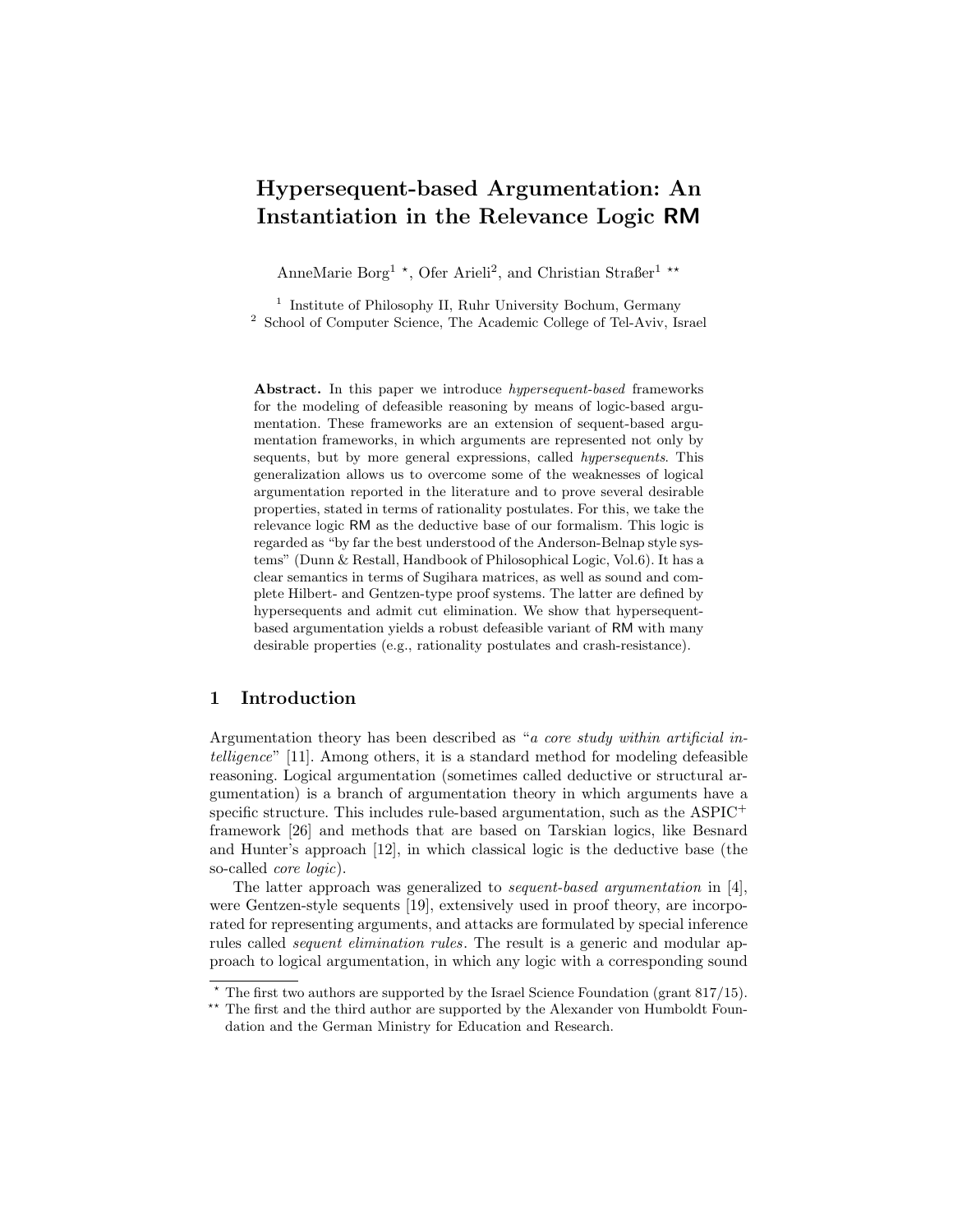and complete sequent calculus can be used as the underlying core logic. A dynamic proof theory as a computational tool for sequent-based argumentation was introduced in [6]. This allows for reasoning with these argumentation frameworks in an automatic way.

In this paper we further extend sequent-based argumentation to hypersequents [7, 22, 24]. This is a powerful generalization of Gentzen's sequents which was used for providing cut-free Gentzen-type systems for the relevance logic RM, its 3-valued version  $\text{RM}_3$  and the modal logic S5. It allows a high degree of parallelism in constructing proofs and has some applications in the proof theory of fuzzy logics (see, e.g., [21]). In the context of argumentation, the incorporation of hypersequents enables to split sequents into different components, and so different rationality postulates [1, 13] can be satisfied, some of which are not available otherwise.

The usefulness of logical argumentation with hypersequents is demonstrated here on frameworks whose core logic is RM. This logic was introduced by Dunn and McCall and later extensively studied by Dunn, Meyer [17] and Avron [7, 9 (see also  $[3, 18]$ ). In  $[18, p.81]$ , RM is regarded as "by far the best understood of the Anderson-Belnap style systems". The basic idea behind this logic (and relevance logics in general) is that the set of premises should be 'relevant' to its conclusion. This way some problematic phenomena of classical logic, such as the paradoxes of material implication, are avoided. In addition, it was shown that RM is semi-relevant, paraconsistent, decidable and has the Scroggs' property [3, §29.4]. Furthermore, RM has a clear semantics in terms of Sugihara matrices [3, §29.3] and sound and complete Hilbert- and Gentzen-type proof systems are available it (see, e.g., [7, 9]). The latter admit cut elimination and are expressed in terms of hypersequents, a fact which makes RM particularly suitable for our purpose.

We will show that hypersequent-based frameworks, with RM as the core logic, satisfy the logic-based rationality postulates from [1] and non-interference and crash-resistance from [14]. In particular, this proves that such formalisms avoid the problem of logical argumentation raised in [15], and further discussed in [2] (to which we shall refer below). A byproduct of our approach is a defeasible variant of RM with many desirable properties.

The rest of the paper is organized as follows. The next two sections contain some preliminary material: in Sect. 2 we recall some basic notions of sequentbased argumentation, and in Sect. 3 we review the notion of hypersequents and the logic RM. Then, in Sect. 4 we extend sequent-based argumentation frameworks to hypersequent-based ones, and in Sect. 5 we consider some properties of these frameworks, instantiated in RM. Finally, in Sect. 6 we conclude.

## 2 Sequent-based Argumentation

We start by recalling the setting of sequent-based argumentation [4]. Throughout the paper we consider propositional languages, denoted by  $\mathcal{L}$ , that may contain connectives in  $\{\neg, \wedge, \vee, \supset, \leftrightarrow\}$ . Sets of formulae are denoted by  $\mathcal{S}, \mathcal{T}$ , finite sets of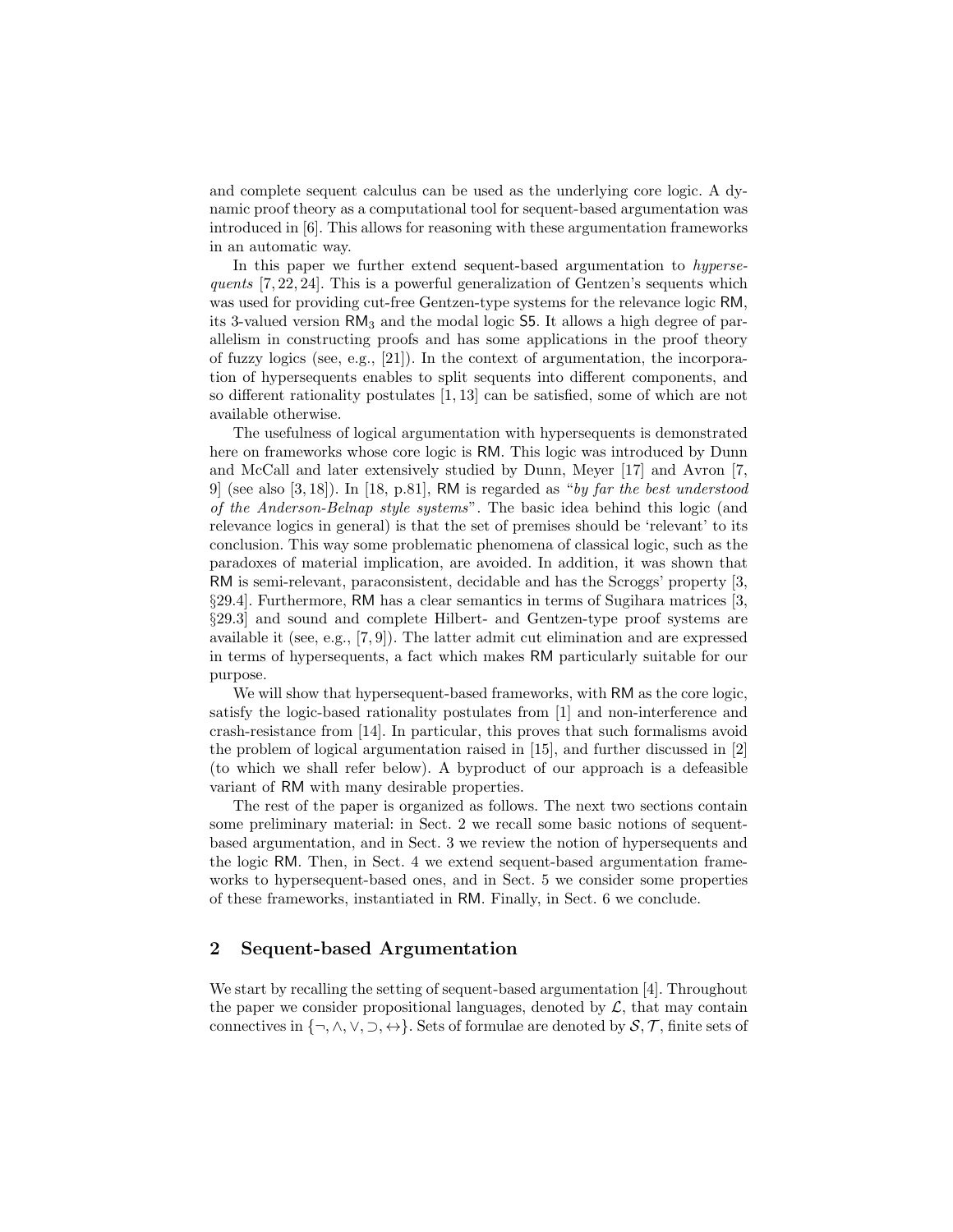formulae are denoted by  $\Gamma$ ,  $\Delta$ , formulae are denoted by  $\phi$ ,  $\psi$  and atomic formulae are denoted by  $p, q$ , all of which can be primed or indexed. We denote by  $\bigwedge I$ (respectively, by  $\sqrt{\Gamma}$ ), the conjunction (respectively, the disjunction) of all the formulae in  $\Gamma$ . Furthermore, we let  $\neg S = {\neg \phi \mid \phi \in S}$ .

**Definition 1.** A logic for a language L is a pair  $L = \langle L, \vdash \rangle$ , where  $\vdash$  is a (Tarskian) consequence relation for  $\mathcal{L}$ , satisfying, for all sets  $\mathcal{T}, \mathcal{T}'$  of  $\mathcal{L}$ -formulas and every  $\mathcal{L}$ -formula  $\phi$ , the following properties:

- reflexivity: if  $\phi \in \mathcal{T}$ , then  $\mathcal{T} \vdash \phi$ ;
- transitivity: if  $\mathcal{T} \vdash \phi$  and  $\mathcal{T}', \phi \vdash \psi$ , then  $\mathcal{T}, \mathcal{T}' \vdash \psi$ ;
- monotonicity: if  $\mathcal{T}' \vdash \phi$  and  $\mathcal{T}' \subseteq \mathcal{T}$ , then  $\mathcal{T} \vdash \phi$ .

As usual in logical argumentation (see, e.g., [12, 23, 25, 27]), arguments have a specific structure based on the underlying formal language. In the current setting arguments are represented by the well-known proof theoretical notion of a sequent.

**Definition 2.** Let  $L = \langle \mathcal{L}, \vdash \rangle$  be a logic and let S be a set of formulae in  $\mathcal{L}$ .

- An  $\mathcal L$ -sequent (sequent for short) is an expression of the form  $\Gamma \Rightarrow \Delta$ , where  $\Gamma$  and  $\Delta$  are finite sets of formulae in  $\mathcal L$  and  $\Rightarrow$  is a symbol that does not appear in L.
- An L-argument (argument for short) is an L-sequent  $\Gamma \Rightarrow \psi$ ,<sup>3</sup> where  $\Gamma \vdash \psi$ .  $\Gamma$  is called the support set of the argument and  $\psi$  is its conclusion.
- An L-argument based on S is an L-argument  $\Gamma \Rightarrow \psi$ , where  $\Gamma \subseteq \mathcal{S}$ . We denote by  $Arg_{L}(S)$  the set of all the L-arguments based on S.

The formal systems used for the constructions of sequents (and so of arguments) for a logic  $L = \langle \mathcal{L}, \vdash \rangle$ , are called *sequent calculi* [19]. In what follows we shall assume that a sequent calculus C is sound and complete for its logic (i.e.,  $\Gamma \Rightarrow \psi$  is provable in C iff  $\Gamma \vdash \psi$ ). One of the advantages of sequent-based argumentation is that any logic with a corresponding sound and complete sequent calculus can be used as the core logic. Furthermore, unlike other logic-based approaches to argumentation (see, e.g., [2]), it is not required that the support set is minimal, nor that it is consistent.<sup>4</sup> The construction of arguments from simpler arguments is done by the *inference rules* of the sequent calculus [19].

Argumentation systems contain also attacks between arguments. In our case, attacks are represented by sequent elimination rules. Such a rule consists of an attacking argument (the first condition of the rule), an attacked argument (the last condition of the rule), conditions for the attack (the conditions in between) and a conclusion (the eliminated attacked sequent). The outcome of an application of such a rule is that the attacked sequent is 'eliminated'. The elimination of a sequent  $s = \Gamma \Rightarrow \Delta$  is denoted by  $\overline{s}$  or  $\Gamma \not\Rightarrow \Delta$ .

<sup>3</sup> Set signs in arguments are omitted.

<sup>4</sup> See [4] for further advantages of this approach.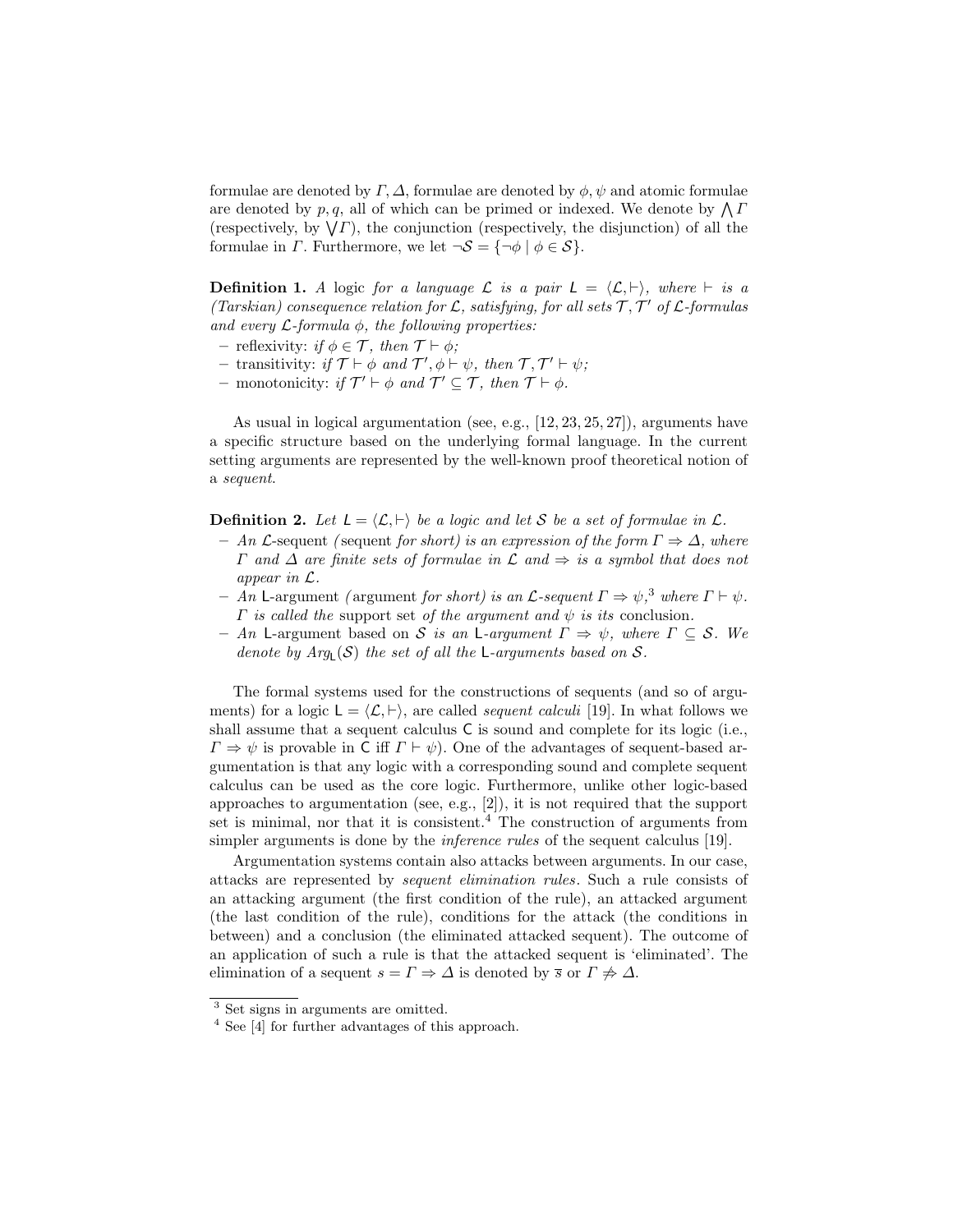**Definition 3.** A sequent elimination rule (or attack rule) is a rule  $\mathcal{R}$  of the form:

$$
\frac{\Gamma_1 \Rightarrow \Delta_1 \quad \dots \quad \Gamma_n \Rightarrow \Delta_n}{\Gamma_n \not\Rightarrow \Delta_n} \quad \mathcal{R} \tag{1}
$$

Let  $L = \langle \mathcal{L}, \vdash \rangle$  be a logic with corresponding sequent calculus C,  $\Gamma \Rightarrow \psi, \Gamma' \Rightarrow$  $\psi' \in Arg_{\mathsf{L}}(\mathcal{S})$  and let  $\mathcal R$  be an elimination rule as above. If  $\Gamma \Rightarrow \psi$  is an instance of  $\Gamma_1 \Rightarrow \Delta_1$ ,  $\Gamma' \Rightarrow \psi'$  is an instance of  $\Gamma_n \Rightarrow \Delta_n$  and all the other conditions of R (i.e.,  $\Gamma_i \Rightarrow \Delta_i$  for  $i = 2, ..., n-1$ ) are provable in C, then we say that  $\Gamma \Rightarrow \psi$  $\mathcal{R}\text{-attacks } \Gamma' \Rightarrow \psi'.$ 

Example 1. We refer to [4, 29] for a definition of many sequent elimination rules. Below are three of them (assuming that  $\Gamma_2 \neq \emptyset$ ):

Defeat:

\n
$$
\frac{\Gamma_1 \Rightarrow \psi_1 \Rightarrow \psi_1 \supset \neg \bigwedge \Gamma_2 \quad \Gamma_2 \Rightarrow \psi_2}{\Gamma_2 \not\Rightarrow \psi_2} \quad \text{Def}
$$
\nUndercut:

\n
$$
\frac{\Gamma_1 \Rightarrow \psi_1 \Rightarrow \psi_1 \leftrightarrow \neg \bigwedge \Gamma_2 \quad \Gamma_2, \Gamma'_2 \Rightarrow \psi_2}{\Gamma_2, \Gamma'_2 \not\Rightarrow \psi_2} \quad \text{Ucut}
$$
\nConsistency undercut

\n
$$
\frac{\Rightarrow \neg \bigwedge \Gamma \quad \Gamma, \Gamma' \Rightarrow \psi}{\Gamma, \Gamma' \not\Rightarrow \psi} \quad \text{Con}
$$

Note that the attacker and the attacked argument must be elements of  $\text{Arg}_{\mathsf{L}}(\mathcal{S})$ .<sup>5</sup> A sequent-based argumentation framework is now defined as follows:

**Definition 4.** A sequent-based argumentation framework for a set of formulae S based on a logic  $L = \langle L, \vdash \rangle$  and a set AR of sequent elimination rules, is a pair  $\mathcal{AF}_\mathsf{L}(\mathcal{S}) = \langle \mathit{Arg}_\mathsf{L}(\mathcal{S}), \mathcal{A} \rangle$ , where  $\mathcal{A} \subseteq \mathit{Arg}_\mathsf{L}(\mathcal{S}) \times \mathit{Arg}_\mathsf{L}(\mathcal{S})$  and  $(a_1, a_2) \in \mathcal{A}$  iff there is an  $\mathcal{R} \in \mathsf{AR}$  such that  $a_1$   $\mathcal{R}\text{-} attacks$   $a_2$ .

*Example 2.* Suppose that  $\{p, \neg p\} \subseteq S$ . When classical logic (CL) is the core logic, the sequents  $p \Rightarrow p$  and  $\neg p \Rightarrow \neg p$  attack each other according to defeat and undercut (see Ex. 1). The tautological sequent  $\Rightarrow \psi \vee \neg \psi$  is not defeated or undercut by any argument in  $\text{Arg}_{\mathsf{CL}}(\mathcal{S})$ , since it has an empty support set.

Given a (sequent-based) argumentation framework  $\mathcal{AF}_L(\mathcal{S})$ , Dung-style semantics [16] can be applied to it, to determine what combinations of arguments (called extensions) can collectively be accepted from it.

**Definition 5.** Let  $\mathcal{AF}_L(\mathcal{S}) = \langle \text{Arg}_L(\mathcal{S}), \mathcal{A} \rangle$  be an argumentation framework and let  $S \subseteq \text{Arg}_L(S)$  be a set of arguments. It is said that:

 $-$  S attacks an argument a if there is an  $a' \in S$  such that  $(a', a) \in A$ ;

- $-$  S defends an argument a if S attacks every attacker of a;
- S is conflict-free if there are no arguments  $a_1, a_2 \in S$  such that  $(a_1, a_2) \in A$ ;
- $-$  S is admissible if it is conflict-free and it defends all of its elements.

 $^5$  By requiring that both the attacking and the attacked argument should be in  $\text{Arg}_{\text{L}}(\mathcal{S})$ we prevent "irrelevant attacks", that is: situations in which, e.g.,  $\neg p \Rightarrow \neg p$  attacks  $p \Rightarrow p$  (by Undercut), although  $S = \{p\}.$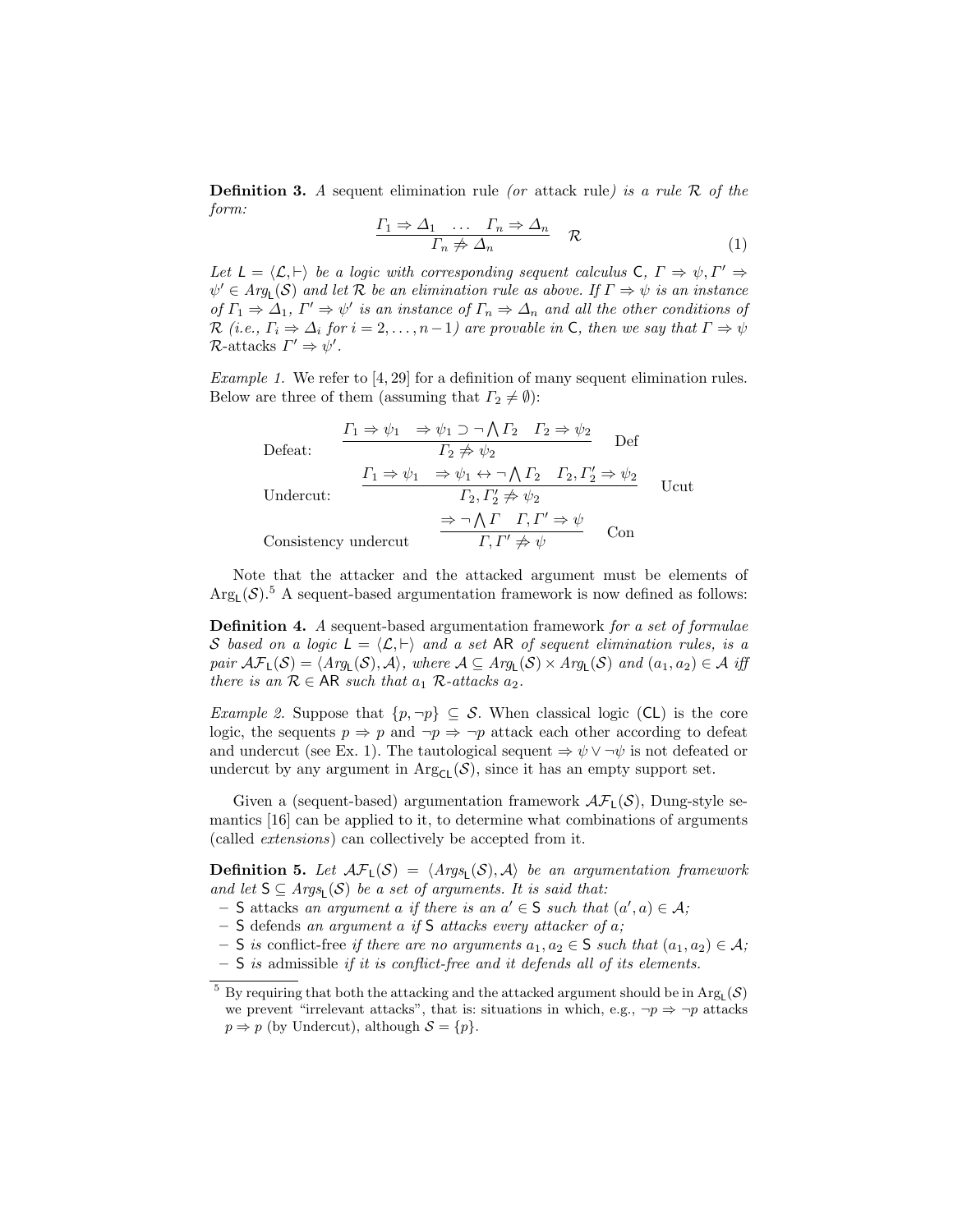An admissible set that contains all the arguments that it defends is a complete extension of  $\mathcal{AF}_L(\mathcal{S})$ . Below are definitions of some other extensions of  $\mathcal{AF}_L(\mathcal{S})$ :

- the grounded extension of  $\mathcal{AF}_L(\mathcal{S})$  is the minimal (with respect to ⊆) complete extension of  $Arg_{\mathsf{L}}(\mathcal{S})$ ; <sup>6</sup>
- a preferred extension of  $\mathcal{AF}_L(\mathcal{S})$  is a maximal (with respect to  $\subseteq$ ) admissible subset of  $Arg_{L}(\mathcal{S})$ ;
- a stable extension of  $\mathcal{AF}_L(\mathcal{S})$  is an admissible subset of  $Arg_L(\mathcal{S})$  that attacks every argument not in it.

In what follows we shall refer to either complete (cmp), grounded (gr), preferred (prf) or stable (stb) semantics as completeness-based semantics. We denote by  $\text{Ext}_{sem}(\mathcal{AF}_L(\mathcal{S}))$  the set of all the extensions of  $\mathcal{AF}_L(\mathcal{S})$  under the semantics sem  $\in$  {cmp, gr, prf, stb}. The subscript is omitted when this is clear from the context.

*Example 3.* Let  $\mathcal{AF}_{CL}(\mathcal{S})$  be a sequent-based argumentation framework for  $\mathcal{S} =$  $\{p, \neg p, q\}$ , based on CL, with Ucut as the sole attack rule. Then, as noted in Example. 2, the sequent  $\Rightarrow p \lor \neg p$  belongs to every complete extension of  $\mathcal{AF}_{CL}(\mathcal{S})$ , since it cannot be undercut-attacked. Similarly,  $q \Rightarrow q$  also belongs to every complete extension of  $\mathcal{AF}_L(\mathcal{S})$ , since  $\Rightarrow p \vee \neg p$  counter-attacks any attacker of  $q \Rightarrow q$ that belongs to Arg<sub>CL</sub>(S).<sup>7</sup> This implies that both  $\Rightarrow p \lor \neg p$  and  $q \Rightarrow q$  are in the grounded extension of  $\mathcal{AF}_{CL}(\mathcal{S})$ .

**Definition 6.** Given a sequent-based argumentation framework  $\mathcal{AF}_1(\mathcal{S})$ , the semantics as defined in Def. 5 induces corresponding (nonmonotonic) entailment relations:  $S \sim_{sem}^{S} \phi(S \sim_{sem}^{U} \phi)$  iff for every (some) extension  $\mathcal{E} \in Ext_{sem}(\mathcal{AF}_L(\mathcal{S}))$ there is an argument  $\Gamma \Rightarrow \phi \in \mathcal{E}$  for some  $\Gamma \subseteq \mathcal{S}$ .

Example 4. Note that, since the grounded extension is unique,  $\sim_{\mathsf{gr}}^{\cap}$  and  $\sim_{\mathsf{gr}}^{\cup}$  coincide (so both can be denoted by  $\vdash_{\mathsf{gr}}$ ). For instance, in Example 3, p,  $\neg p, q \not\vdash_{\mathsf{gr}} q$ , while  $p, \neg p, q \not\sim_{\text{gr}} p$  and  $p, \neg p, q \not\sim_{\text{gr}} \neg p$ .

## 3 Hypersequents and RM

Ordinary sequent calculi do not capture all the interesting logics. For some logics, which have a clear and simple semantics, no standard cut-free sequent calculus is known. Notable examples are the Gödel–Dummett intermediate logic LC, the relevance logic RM and the modal logic S5. A large range of extensions of Gentzen's original sequent calculi have been introduced for providing decent proof systems for different non-classical logics. Here we consider a natural extension of sequent calculi, called *hypersequent calculi*. Hypersequents were independently introduced by Mints [22], Pottinger [24] and Avron [7], nowadays Avron's notation is mostly used (see, e.g., [8]). Intuitively, a hypersequent is a finite set (or sequence) of sequents, which is valid if and only if at least one of its component

 $6$  It is well-known (see [16]) that the grounded extension of a framework is unique.

<sup>&</sup>lt;sup>7</sup> This follows since any attacker of  $q \Rightarrow q$  has an inconsistent support.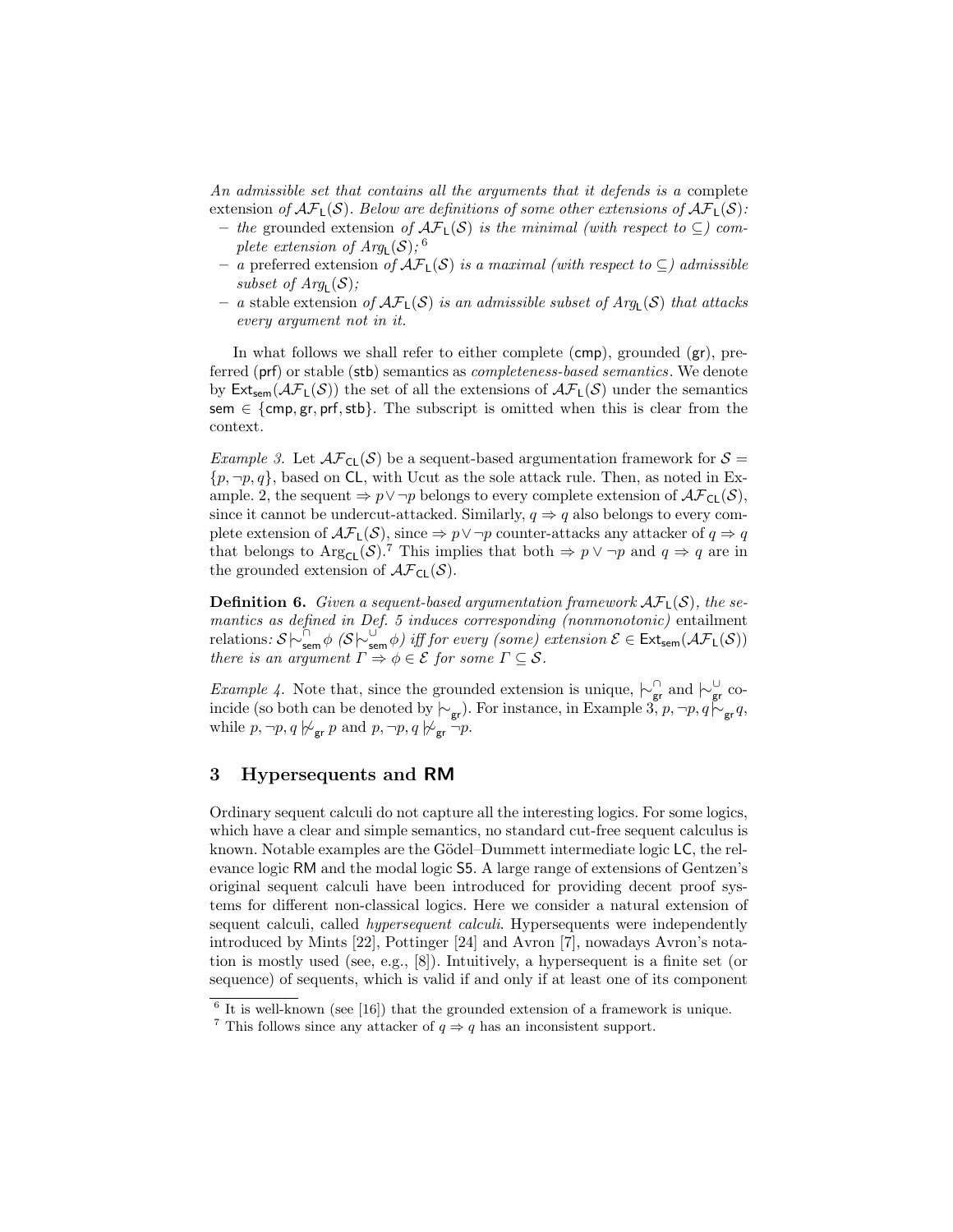sequents is valid. This allows to define new inference (and elimination) rules for "multi-processing" different sequents. These types of rules increase the expressive power of hypersequents compared to ordinary sequent calculi, and as a result the corresponding argumentation systems have some desirable properties that are not available for ordinary sequent-based frameworks.

To illustrate the application of hypersequents in argumentation, we take RM as the core logic and use a hypersequent calculus for it, as well as extended versions of the attack rules for standard sequents. In this section we formally define what a hypersequent is and present a hypersequent calculus for RM.

#### 3.1 Hypersequents and Inference Rules for Them

**Definition 7.** An L-hypersequent is a finite multiset of sequents:  $\Gamma_1 \Rightarrow \Delta_1$ ...  $|\Gamma_n \Rightarrow \Delta_n$ , where  $\Gamma_i \Rightarrow \Delta_i$   $(1 \leq i \leq n)$  are *L*-sequents and  $|$  is a new symbol, not appearing in  $\mathcal{L}$ .<sup>8</sup> Each  $\Gamma_i \Rightarrow \Delta_i$  is called a component of the hypersequent.

Note that every ordinary sequent is a hypersequent as well. In what follows, hypersequents are denoted by  $G, H$ , primed or indexed if needed. Given a hypersequent  $\mathcal{H} = \Gamma_1 \Rightarrow \Delta_1 \mid \ldots \mid \Gamma_n \Rightarrow \Delta_n$ , the support of H is the set  $\textsf{Supp}(\mathcal{H}) = \{T_1, \ldots, T_n\}$  and the *consequent* of H is the formula  $\textsf{Conc}(\mathcal{H}) =$  $\bigvee \Delta_1 \vee \ldots \vee \bigvee \Delta_n$ . Given a set  $\Lambda$  of hypersequents, we let  $\mathsf{Concs}(\Lambda) = \{\mathsf{Conc}(\mathcal{H}) \mid$  $\mathcal{H} \in \Lambda$ .

Example 5. Like in Gentzen's sequent calculi, hypersequent axioms have the form  $A \Rightarrow A$ . Consider the right implication rule of Gentzen's calculus LK for classical logic (on the left below). The corresponding hypersequent rule is similar, now with added components (on the right below):

$$
\frac{\Gamma, A \Rightarrow \Delta, B}{\Gamma \Rightarrow \Delta, A \supset B} \Rightarrow \qquad \qquad \frac{\mathcal{G} \mid \Gamma, A \Rightarrow \Delta, B \mid \mathcal{H}}{\mathcal{G} \mid \Gamma \Rightarrow \Delta, A \supset B \mid \mathcal{H}} \Rightarrow \qquad
$$

As noted in [8], many sequent rules can be translated like this. However, it can be that there are two versions (an additive form and a multiplicative form), which are equivalent if contraction, exchange and weakening are all part of the system. Take for example the right conjunction rule of LK. The dual hypersequent rule in an additive form is:

$$
\frac{\mathcal{G} \mid \Gamma \Rightarrow \Delta, A \mid \mathcal{H} \quad \mathcal{G} \mid \Gamma \Rightarrow \Delta, B \mid \mathcal{H}}{\mathcal{G} \mid \Gamma \Rightarrow \Delta, A \land B \mid \mathcal{H}} \Rightarrow \wedge
$$

and the multiplicative form of the same rule is:

$$
\frac{G_1 | \Gamma_1 \Rightarrow \Delta_1, A | \mathcal{H}_1 \quad \mathcal{G}_2 | \Gamma_2 \Rightarrow \Delta_2, B | \mathcal{H}_2}{\mathcal{G}_1 | \mathcal{G}_2 | \Gamma_1, \Gamma_2 \Rightarrow \Delta_1, \Delta_2, A \wedge B | \mathcal{H}_1 | \mathcal{H}_2} \Rightarrow \wedge
$$

<sup>8</sup> The common, intuitive interpretation of the sign "|" is disjunction.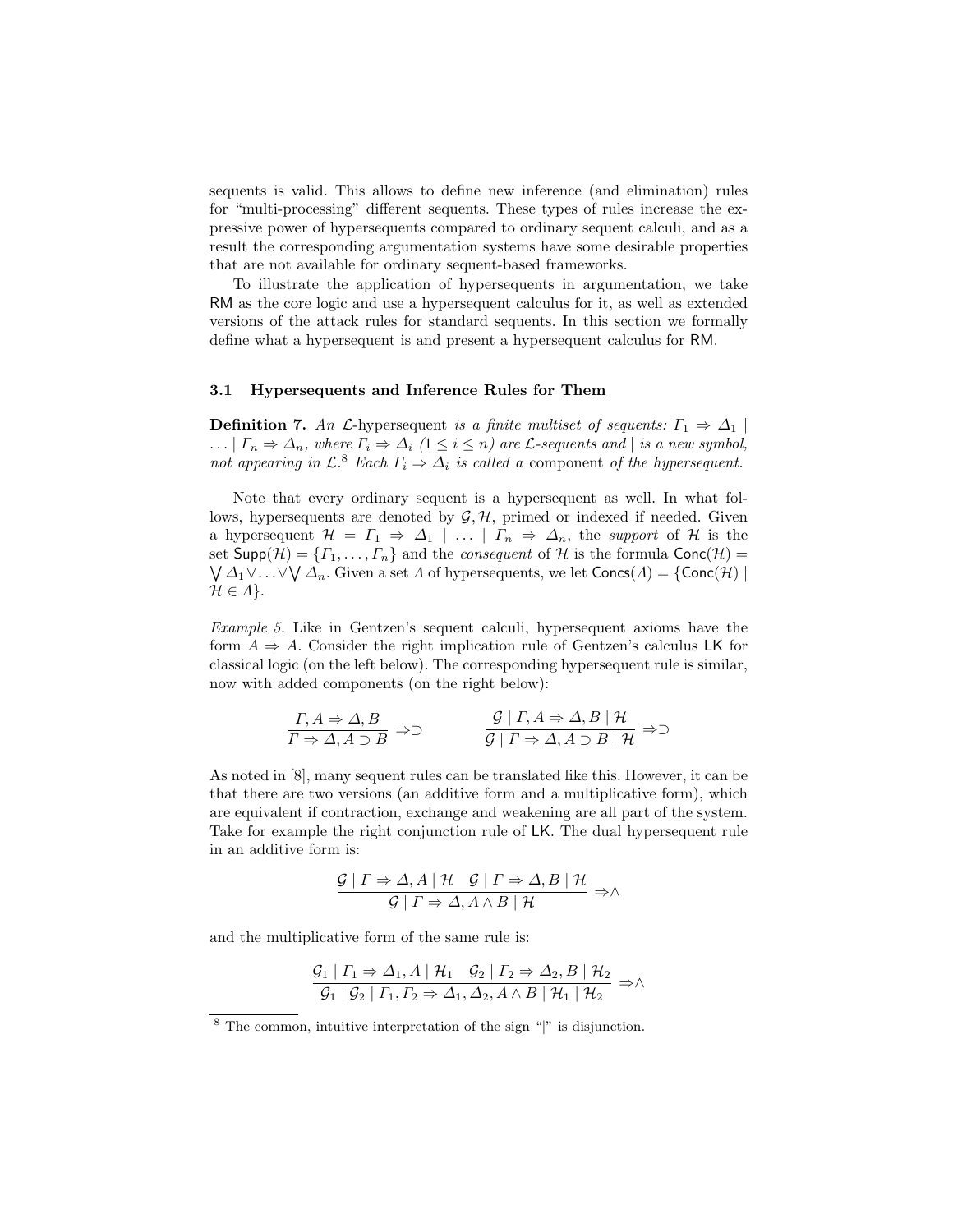#### 3.2 The Logic RM and the hypersequent calculus GRM

As noted previously, we will demonstrate hypersequent-based argumentation by the core logic RM. This is the best understood and researched logic among the relevance logics from the Anderson-Belnap approach [3].<sup>9</sup> Moreover, it is paraconsistent, decidable [9], has a simple semantics [3, §29] and is characterized by a Hilbert-style system [3, §27] (see also [9]). Like other relevance logics (such as R), RM does not satisfy the classical implication paradoxes  $\phi \supset (\psi \supset \phi)$ ,  $\neg \phi \supset (\phi \supset \psi)$ ,  $(\phi \wedge \neg \phi) \supset \psi$  and  $\phi \supset (\psi \supset \psi)$ .<sup>10</sup> This makes RM suitable for the modeling of defeasible reasoning and hence an appropriate core logic for argumentation-based reasoning.

An ordinary cut-free sequent calculus for RM is not known. Fig. 1 presents a hypersequent proof system for RM, called GRM.



Fig. 1. The proof system GRM [7]

<sup>&</sup>lt;sup>9</sup> Strictly speaking, RM is a *semi-relevance logic*: it does satisfy the basic relevance criterion (introduced in [3]) and the minimal semantic relevance criterion [9], but it does not have the variable sharing property (introduced in [3]), see, e.g., [9].

<sup>&</sup>lt;sup>10</sup> Unlike R, RM does satisfy the *mingle axiom*  $\phi \supset (\phi \supset \phi)$ .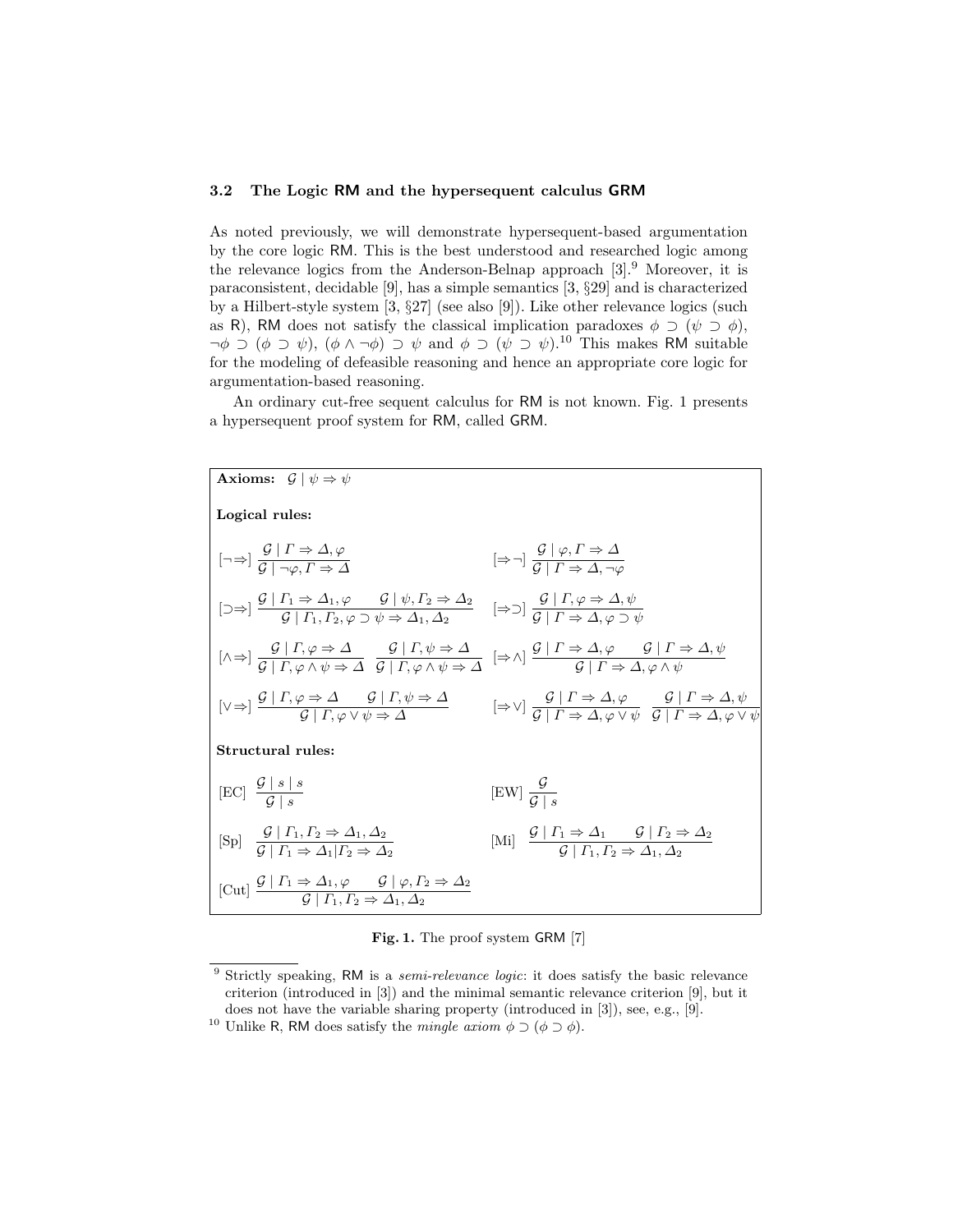In [7] it is shown that GRM admits cut-elimination and that it satisfies the following soundness and completeness result for RM:

**Theorem 1.** Let  $\mathcal{H} = \Gamma_1 \Rightarrow \Delta_1 \mid \ldots \mid \Gamma_n \Rightarrow \Delta_n$  be a hypersequent, where for each  $1 \le i \le n$ ,  $\Gamma_i = {\gamma_1^i, \dots, \gamma_{m_i}^i}$  and  $\Delta_i = {\delta_1^i, \dots, \delta_{l_i}^i}$ . We denote:

$$
\tau(\mathcal{H}) = \left(\neg \gamma_1^1 \lor \dots \lor \neg \gamma_{m_1}^1 \lor \delta_1^1 \lor \dots \lor \delta_{l_1}^1\right) \lor \n\therefore \lor \left(\neg \gamma_1^n \lor \dots \lor \neg \gamma_{m_n}^n \lor \delta_1^n \lor \dots \lor \delta_{l_n}^n\right).
$$
\n(2)

Then H is derivable in GRM if and only if  $\tau(H)$  is a theorem RM, that is, the sequent  $\Rightarrow \tau(\mathcal{H})$  is derivable in a (complete) sequent calculus for RM [7].

To define hypersequent-based argumentation frameworks, it is not enough to simply take the hypersequent inference rules to create arguments. A new definition of arguments is required and sequent elimination rules should be turned into hypersequent elimination rules. This is what we will do in the next section.

#### 4 Hypersequent-based Argumentation

Given a logic  $L = \langle \mathcal{L}, \vdash \rangle$  with a sound and complete hypersequent calculus H, from now on, an *argument* (or an L-hyperargument) is an  $\mathcal{L}$ -hypersequent (i.e., whose components are  $\mathcal{L}$ -sequents) that is provable in  $H^{11}$ . In the remaining of the paper, an argument based on a set S (of formulae in  $\mathcal{L}$ ), is an Lhyperargument H such that  $\Gamma \subseteq \mathcal{S}$  for every  $\Gamma \in \mathsf{Supp}(\mathcal{H})$ . We shall continue to denote by  $Arg_{L}(\mathcal{S})$  the set of arguments that are based on  $\mathcal{S}$ .

As before, arguments are constructed by the inference rules of the hypersequent calculus under consideration (see Sect. 3). For the elimination rules, we continue to use the same notation:  $\overline{\mathcal{H}}$  denotes the elimination of the hypersequent  $H$ . The structure of such rules remains the same as before as well: the first hypersequent in the conditions of the rule is the attacking argument, the last hypersequent in the conditions is the attacked argument and the rest of the conditions are to be satisfied for the attack to take place.

*Example 6.* The elimination rules  $Def_H$ , Ucut<sub>H</sub> and ConUcut<sub>H</sub> are the hypersequent counterparts of the rules in Example 1. Let  $\mathcal{G}, \mathcal{H}$  be two arguments, where  $\mathsf{Supp}(\mathcal{H}) = \{\Delta_1,\ldots,\Delta_m\}.$  We also assume that  $\Delta_j \neq \emptyset$  for  $\mathrm{Def}_H$ ,  $\emptyset \neq \Delta'_j \subseteq \Delta_j$ 

 $^{11}$  Since a sequent is a particular case of a hypersequent and hypersequent calculi generalize sequent calculi, arguments in the sense of the previous sections are particular cases of the arguments according to the new definition.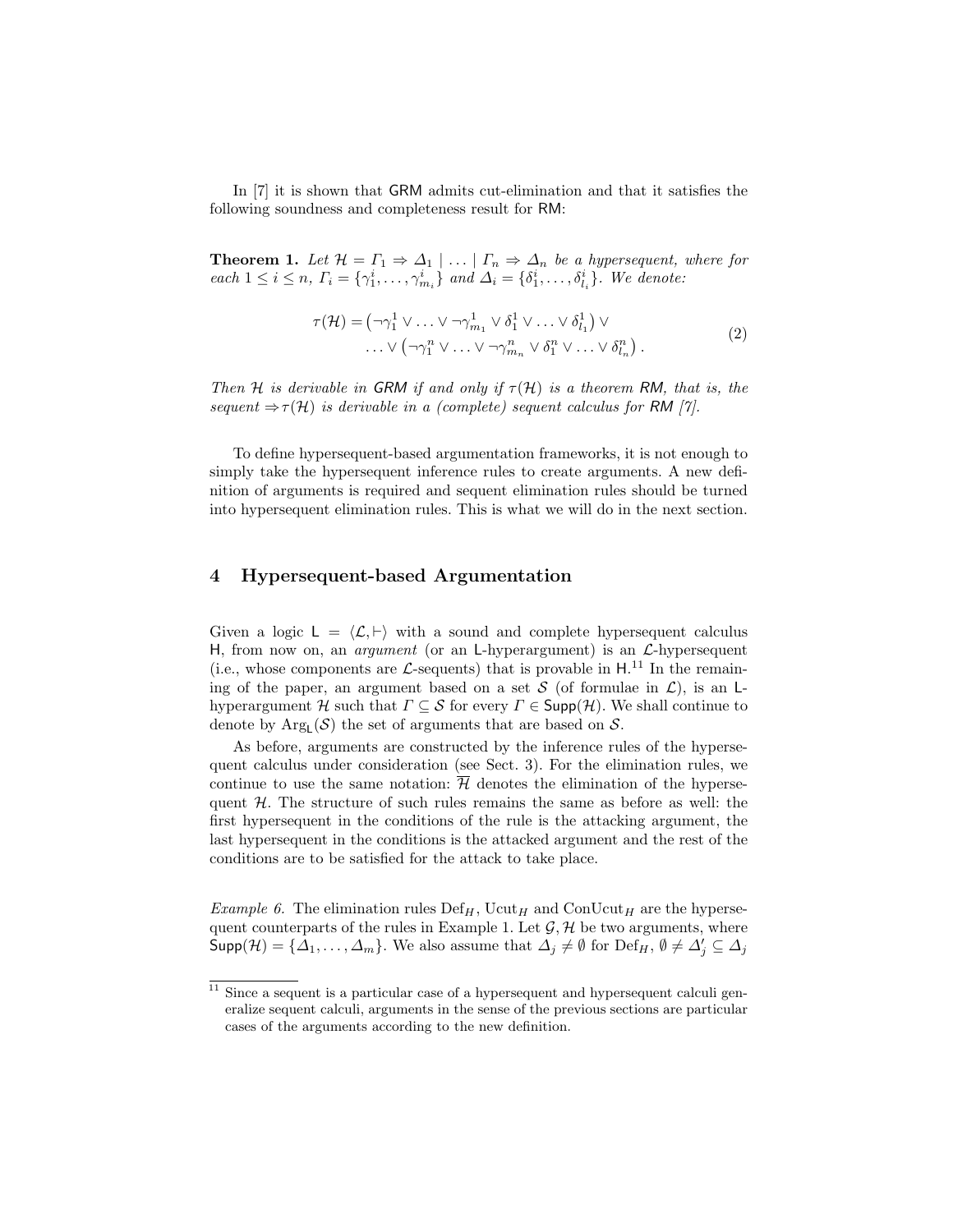for  $Ucut_H$ , and  $\bigcup_{i=1}^m \Delta_i \neq \emptyset$  for  $\text{ConUcut}_H$ .

$$
\frac{\mathcal{G} \Rightarrow \text{Conc}(\mathcal{G}) \supset \neg \bigwedge \Delta_j \quad \mathcal{H}}{\overline{\mathcal{H}}} \quad \text{Def}_H
$$
\n
$$
\frac{\mathcal{G} \Rightarrow \text{Conc}(\mathcal{G}) \leftrightarrow \neg \bigwedge \Delta'_j \quad \mathcal{H}}{\overline{\mathcal{H}}} \quad \text{Ucut}_H
$$
\n
$$
\frac{\Rightarrow \neg \bigwedge \bigcup_{i=1}^m \Delta_i \quad \mathcal{H}}{\overline{\mathcal{H}}} \quad \text{ConUcut}_H
$$

The notion of attack between hypersequents is the same as in Def. 3, except that sequents are replaced by hypersequents and the sequent calculus C is replaced by a hypersequent calculus H. Now, a hypersequent-based argumentation framework can be defined in a similar way as that of a sequent-based argumentation framework (cf. Def. 4).

Definition 8. A hypersequent-based argumentation framework for a set of formulae S based on a logic  $L = \langle \mathcal{L}, \vdash \rangle$  and a set AR of hypersequent elimination rules, is a pair  $\mathcal{AF}_L(\mathcal{S}) = \langle Arg_L(\mathcal{S}), \mathcal{A} \rangle$ , where  $\mathcal{A} \subseteq Arg_L(\mathcal{S}) \times Arg_L(\mathcal{S})$  and  $(a_1, a_2) \in \mathcal{A}$  iff there is an  $\mathcal{R} \in \mathsf{AR}$  such that  $a_1$   $\mathcal{R}\text{-}attacks$   $a_2$ .

Given a hypersequent-based argumentation framework  $\mathcal{AF}_{\mathsf{L}}(\mathcal{S})$ , Dung-style semantics are defined in an equivalent way to those in Def. 5.

*Example 7.* Let  $\mathcal{AF}_{RM}(S)$  be a hypersequent-based argumentation framework for  $S = \{p, q, \neg p \lor \neg q\}$ , based on RM, with Ucut<sub>H</sub> as the sole attack rule. From the axioms  $p \Rightarrow p$  and  $q \Rightarrow q$ , by the Mingle Rule [Mi] (see Fig. 1) the sequent  $p, q \Rightarrow p, q$  can be derived in GRM and by the Splitting Rule [Sp] the hypersequent  $p \Rightarrow q \mid q \Rightarrow p$  is derivable in GRM as well. The hypersequent  $p, q \Rightarrow p, q$  is Ucut<sub>H</sub>attacked by the axiom  $\neg p \lor \neg q \Rightarrow \neg p \lor \neg q$ , but the hypersequent  $p \Rightarrow q \mid q \Rightarrow p$ is not Ucut<sub>H</sub>-attacked by this axiom. However, both hypersequents are Ucut<sub>H</sub>attacked by the hypersequents  $p, \neg p \lor \neg q \Rightarrow \neg q$  and  $q, \neg p \lor \neg q \Rightarrow \neg p$ .

**Definition 9.** Given a hypersequent-based argumentation framework  $AF<sub>L</sub>(S)$ , the following entailment relations can be defined as in Definition 6:  $S \n\sim_{H,\text{sem}}^{\cap} \phi$  $(S \nightharpoonup_{H,\text{sem}}^{\cup} \phi)$  iff for every (some) extension  $\mathcal{E} \in \text{Ext}_{\text{sem}}(\mathcal{AF}_L(\mathcal{S}))$  there is an argument  $H \in \mathcal{E}$  such that  $Conc(\mathcal{H}) = \phi$  and  $\bigcup Supp(\mathcal{H}) \subseteq \mathcal{S}$ . The subscript H is omitted when this is clear from the context.

## 5 Discussion of Some Properties

In this section we consider some useful properties of hypersequent-based argumentation. We begin by showing that in some cases this kind of argumentation overcomes a shortcoming of some other frameworks (including sequent-based ones) that under some completeness-based semantics (Def. 5) extensions may not always be consistent [2, 15].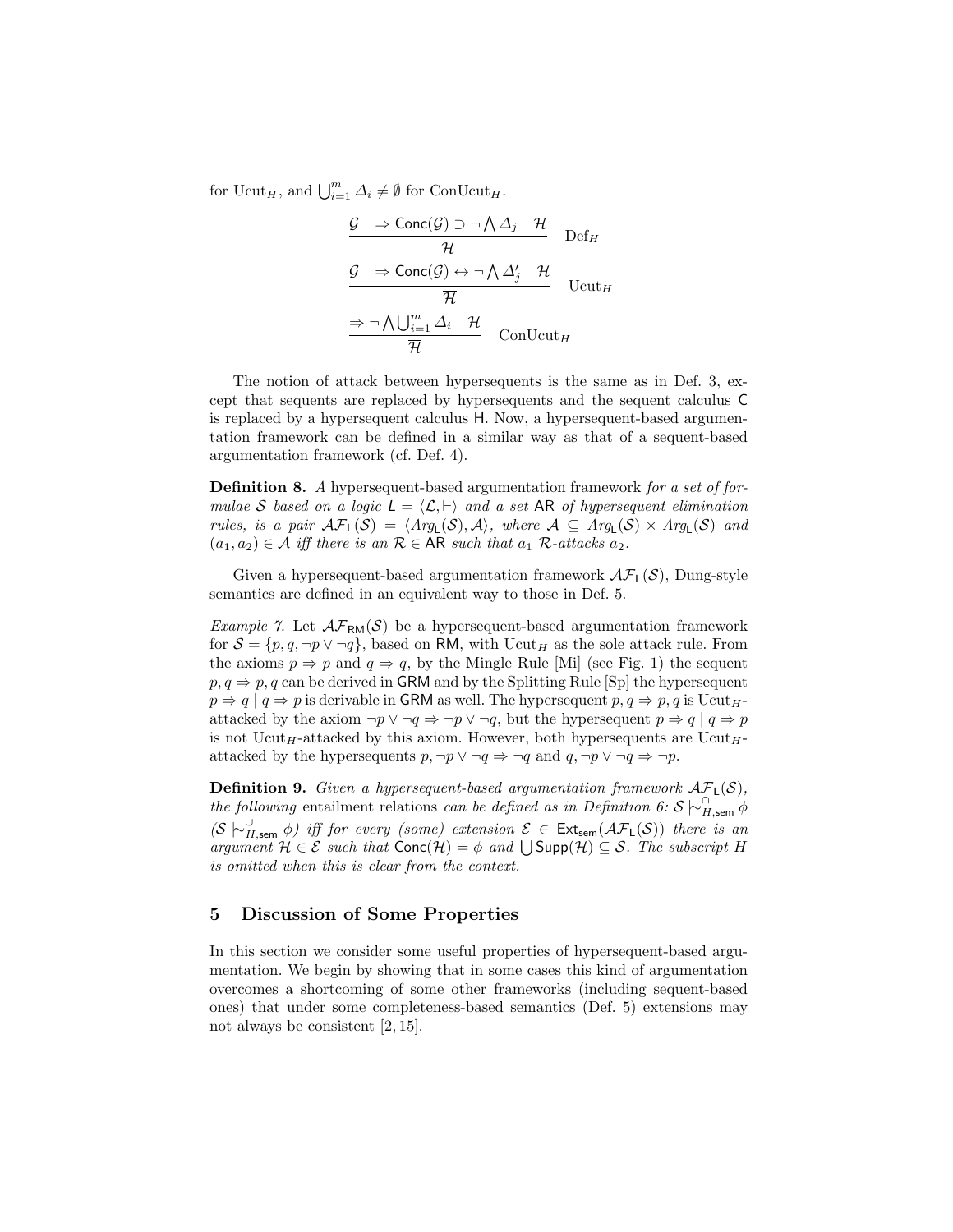*Example 8 (Based on Example 2 in [2]).* Let  $\mathcal{AF}_{CL}(\mathcal{S}) = \langle \text{Arg}_{CL}(\mathcal{S}), \mathcal{A} \rangle$ , where  $S = \{p, q, \neg p \lor \neg q, t\}$  and the attack rules are Def and/or Ucut. The following sequents are in  $\mathrm{Arg}_{\mathsf{CL}}(\mathcal{S})$ :

$$
a_1 = t \Rightarrow t \qquad a_2 = p \Rightarrow p \qquad a_3 = q \Rightarrow q \qquad a_4 = \neg p \lor \neg q \Rightarrow \neg p \lor \neg q
$$
  
\n
$$
a_5 = p \Rightarrow \neg((\neg p \lor \neg q) \land q) \qquad a_6 = q \Rightarrow \neg((\neg p \lor \neg q) \land p)
$$
  
\n
$$
a_7 = p, q \Rightarrow p \land q \qquad a_8 = \neg p \lor \neg q, q \Rightarrow \neg p \qquad a_9 = \neg p \lor \neg q, p \Rightarrow \neg q
$$

It can be shown that  $\mathcal{E} = \{a_1, a_2, a_3, a_4, a_5, a_6\}$  is admissible in  $\mathcal{AF}_{CL}(\mathcal{S})$ , for either of the attack rules Def or Ucut. However,  $Concs(\mathcal{E})$  is inconsistent.

Next, we show that the problem of the last example may be avoided by using a hypersequent-based framework.<sup>12</sup>

Example 9 (Example 8, continued). Let  $\mathcal{AF}_L'(\mathcal{S}) = \langle \text{Arg}_L'(\mathcal{S}), \mathcal{A}' \rangle$  be a hypersequent-based argumentation framework (Def. 8) for  $L \in \{CL, RM\}$ , the attack rules Def<sub>H</sub> and Ucut<sub>H</sub>, and S as in Ex. 8. With the possibility of splitting components, we get  $\text{Arg}'_{\mathsf{L}}(\mathcal{S}) \supseteq \text{Arg}_{\mathsf{CL}}(\mathcal{S}) \cup \{a_{10}, a_{11}, a_{12}\}$  where:

$$
a_{10} = \neg p \lor \neg q \Rightarrow \neg p \mid q \Rightarrow \neg p
$$
  

$$
a_{11} = \neg p \lor \neg q \Rightarrow \neg q \mid p \Rightarrow \neg q
$$
  

$$
a_{12} = p \Rightarrow p \land q \mid q \Rightarrow p \land q
$$

See Fig. 2 for a graphical representation. The dashed graph (nodes and arrows) represents Ex. 8, the ordinary sequent-based argumentation graph. When generalizing to hypersequents, the three solid nodes and all solid arrows are added.

The following three sets of arguments are part of different complete extensions:  $\mathcal{E}_1 = \{a_1, a_2, a_3, a_5, a_6, a_7, a_{12}\}, \mathcal{E}_2 = \{a_1, a_3, a_4, a_6, a_8, a_{10}\}$  and  $\mathcal{E}_3 = \{a_1, a_2, a_3, a_4, a_6, a_8, a_{10}\}$  $a_2, a_4, a_5, a_9, a_{11}$ . Furthermore, although  $\mathcal{E} = \{a_1, a_2, a_3, a_4, a_5, a_6\}$  is conflictfree,  $a_2$ , for example, is attacked by  $a_{10}$ . In order to defend  $a_2$ ,  $\mathcal E$  must be extended with a hypersequent like  $a_7$ ,  $a_9$ ,  $a_{11}$  or  $a_{12}$ , however, then the new extensions is not conflict-free anymore. Hence  $\mathcal E$  is not part of a complete extension. Additionally, each extension contains  $a_1$ , therefore, the system  $\mathcal{AF}_L'(\mathcal{S})$ does not only avoid inconsistent extensions, it provides extensions from which the free arguments follow.<sup>13</sup>

In the next subsection it will be shown, among others, that the outcome of the last example is not a coincidence.

#### 5.1 Rationality Postulates

In this section we show that, for a hypersequent-based argumentation framework with the attack rules  $\mathrm{Def}_{H}$  and  $\mathrm{Ucut}_{H}$ , and core logic RM, the logic-based rationality postulates in [1] hold.

 $12$  Intuitively, this is so due to the possibility of *splitting* hypersequents into different components. A formal justification will be given in the next subsection.

<sup>&</sup>lt;sup>13</sup> Where free arguments are those arguments that are based only on premises that are not involved in minimally inconsistent subsets of  $S$  (see Definition 10).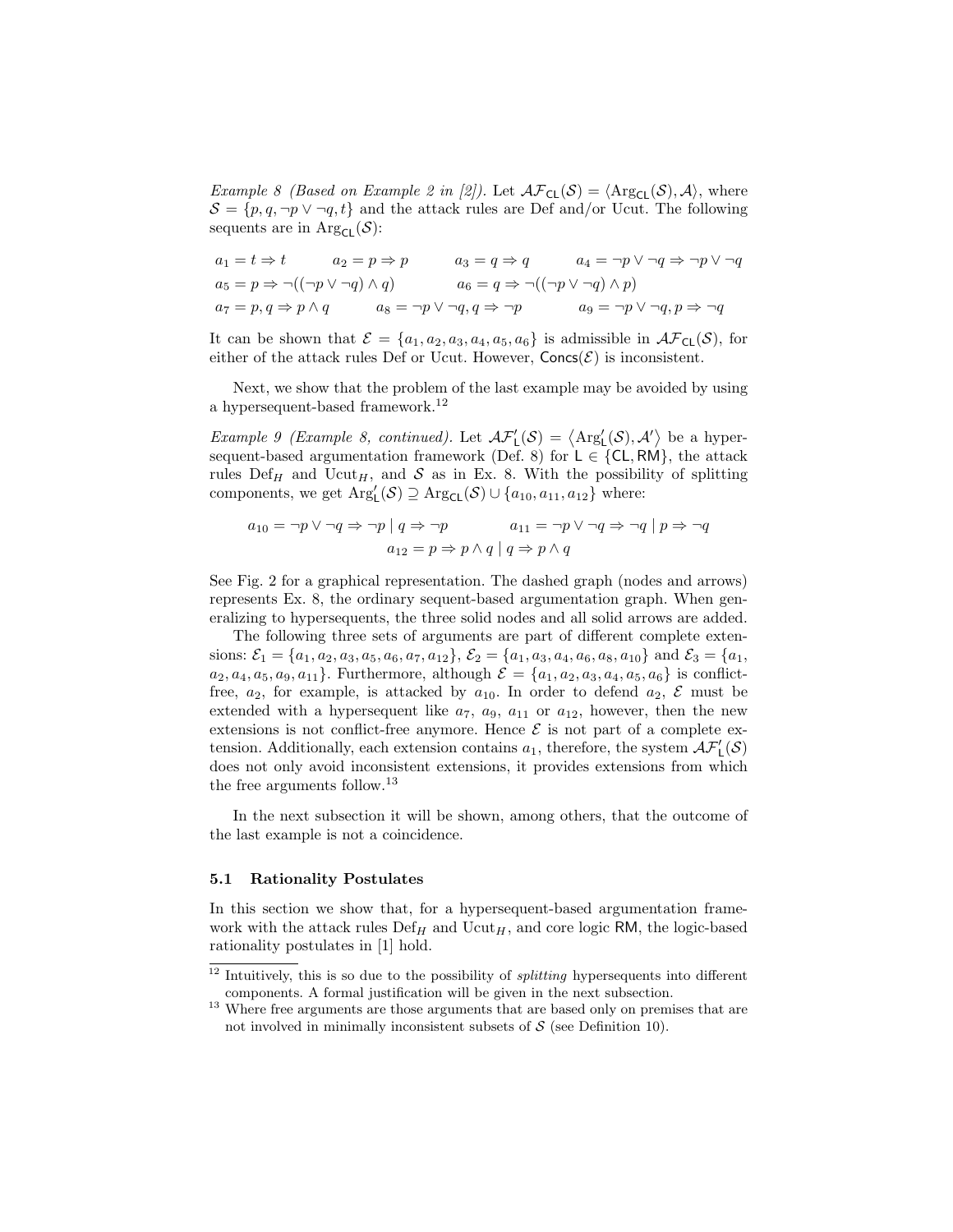

Fig. 2. Part of the hypersequent-based argumentation graph for  $S = \{p, q, \neg p \lor \neg q, t\}$ , with undercut as attack rule. The dashed graph is part of the ordinary sequent-based graph, the solid nodes and arrows become available when generalizing to hypersequents.

**Definition 10.** Let  $L = \langle \mathcal{L}, \vdash \rangle$  be a logic and let  $\mathcal{T}$  be a set of  $\mathcal{L}$ -formulae, where  $\mathcal L$  contains the connectives  $\neg$  and ∧.

- The closure of  $\mathcal T$  is denoted by  $CN_L(\mathcal T)$  (thus,  $CN_L(\mathcal T) = {\phi | \mathcal T \vdash \phi}.$ )
- $\mathcal T$  is consistent (for  $\vdash$ ), if there are no formulae  $\phi_1, \ldots, \phi_n \in \mathcal T$  such that  $\vdash \neg \bigwedge_{i=1}^{n} \phi_i$ .<sup>14</sup>
- A subset C of T is a minimal conflict of T (w.r.t.  $\vdash$ ), if C is inconsistent and for any  $c \in \mathcal{C}$ , the set  $\mathcal{C} \setminus \{c\}$  is consistent. We denote by  $\mathsf{Free}(\mathcal{T})$  the set of formulae in  $\mathcal T$  that are not part of any minimal conflict of  $\mathcal T$ .

Let  $\mathcal{AF}_L(\mathcal{S}) = \langle \text{Arg}_L(\mathcal{S}), \mathcal{A} \rangle$  be a hypersequent-based argumentation framework and let  $\mathcal{H}, \mathcal{H}' \in \text{Arg}_{\mathsf{L}}(\mathcal{S})$  such that  $\mathcal{H} = \Gamma_1 \Rightarrow \phi_1 \mid \ldots \mid \Gamma_n \Rightarrow \phi_n$  and  $\mathcal{H}' = \Gamma_1' \Rightarrow \phi_1' \mid \ldots \mid \Gamma_m' \Rightarrow \phi_m'.$  Then  $\mathcal{H}'$  is a sub-argument of  $\mathcal{H}$  if for each  $i \in \{1, \ldots, m\}$  there is a  $j \in \{1, \ldots, n\}$  such that  $\Gamma'_i \subseteq \Gamma_j$ . The set of subarguments of  $H$  is denoted by  $\mathsf{Sub}(\mathcal{H})$ .

**Definition 11.** Let  $\mathcal{AF}_L(\mathcal{S}) = \langle \text{Arg}_L(\mathcal{S}), \mathcal{A} \rangle$  be an argumentation framework for the logic  $L = \langle \mathcal{L}, \vdash \rangle$ , the set S of L-formulae and a fixed (set of) semantics sem. We say that  $\mathcal{AF}_L(\mathcal{S})$  has the properties below (for sem), if they are satisfied for every  $\mathcal{E} \in \mathsf{Ext}_{sem}(\mathcal{AF}_L(\mathcal{S})).$ 

- closure of extensions:  $Concs(\mathcal{E}) = CN_L(Concs(\mathcal{E}))$ .
- closure under sub-arguments: if  $H \in \mathcal{E}$  then  $\mathsf{Sub}(\mathcal{H}) \subseteq \mathcal{E}$ .
- consistency:  $Concs(\mathcal{E})$  is consistent.

<sup>&</sup>lt;sup>14</sup> Note that if  $\mathcal T$  is consistent, then so are  $CN_L(\mathcal T)$  and  $\mathcal T'$  for every  $\mathcal T' \subseteq \mathcal T$ . If  $\mathcal T$  is inconsistent, then so is every superset of  $\mathcal{T}$ .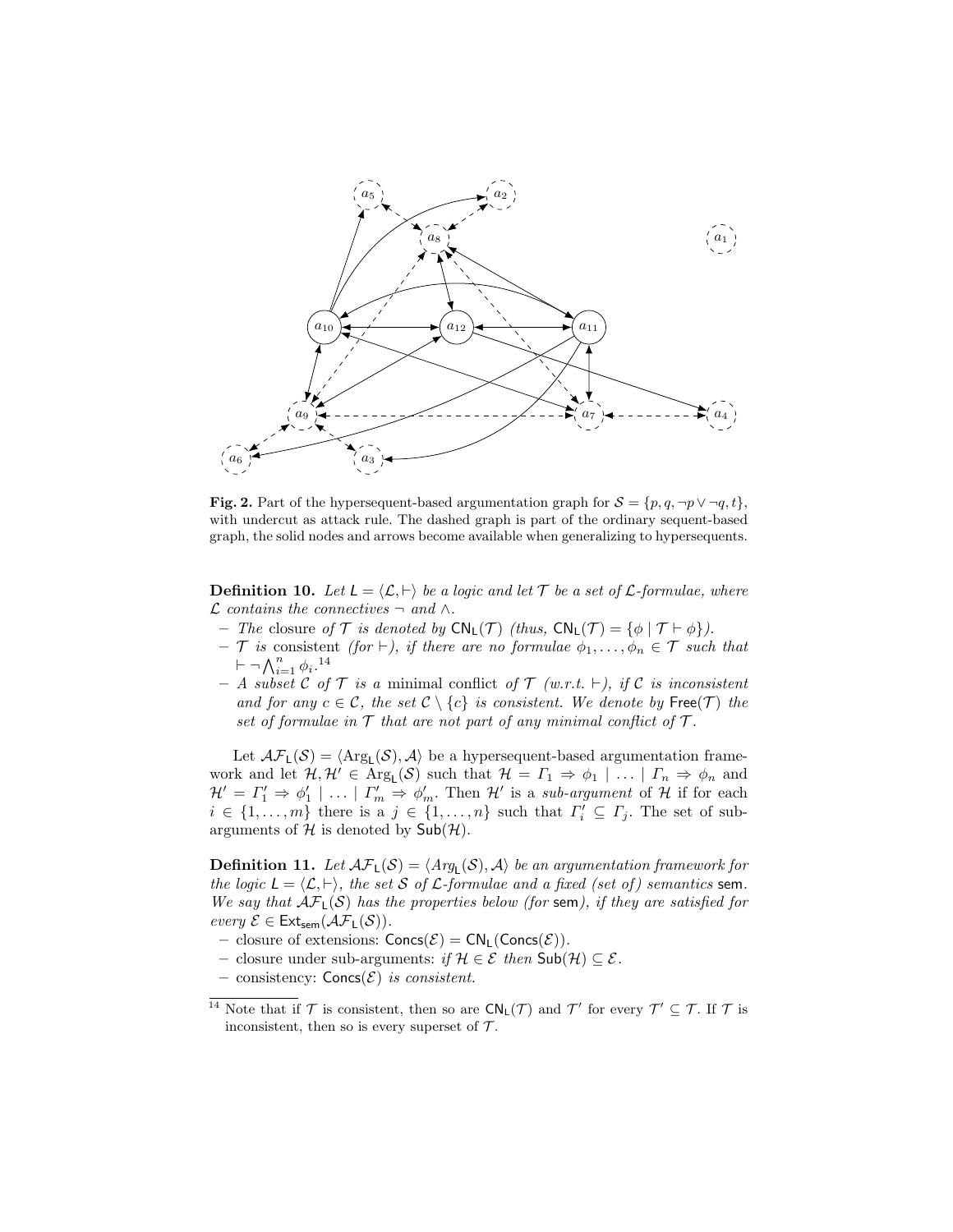- $-$  exhaustiveness: For every  $H \in Arg_{L}(S)$  such that  $\bigcup Supp(H) \cup \{\text{Conc}(\mathcal{H})\}\subseteq$ Concs $(\mathcal{E}), \mathcal{H} \in \mathcal{E}.$
- $-$  free precedence:  $Arg_{L}(\text{Free}(\mathcal{S})) \subseteq \mathcal{E}.$

Note 1. For proving the above postulates, we shall use (sometimes implicitly) the following admissible rules of GRM:

- Transitivity: if  $\mathcal{G}_1 | \Gamma \Rightarrow \phi_1 | \mathcal{H}_1$  and  $\mathcal{G}_2 | \phi_1 \Rightarrow \phi_2 | \mathcal{H}_2$  are derivable, then  $\mathcal{G}_1 | \mathcal{G}_2 | \Gamma \Rightarrow \phi_2 | \mathcal{H}_1 | \mathcal{H}_2$  is derivable.
- From  $\mathcal{G} \mid \Gamma \Rightarrow \phi \supset \psi, \Delta \mid \mathcal{H}$  derive  $\mathcal{G} \mid \Gamma, \phi \Rightarrow \psi, \Delta \mid \mathcal{H}$ .
- $-$  From  $\mathcal{G} | \Delta \Rightarrow \phi | \mathcal{H}$  derive  $\mathcal{G} | \Rightarrow \neg \phi \supset \neg \bigwedge \Delta | \mathcal{H}.$
- For any  $\Gamma' \subseteq \Gamma$ , if  $\mathcal{G} \mid \Rightarrow \phi \supset \neg \bigwedge \Gamma' \mid \mathcal{H}$  is derivable then  $\mathcal{G} \mid \Rightarrow \phi \supset \neg \bigwedge \Gamma' \mid \mathcal{H}$  $\mathcal H$  is derivable.
- $-I_1 \Rightarrow \phi_1 | \dots | I_n \Rightarrow \phi_n$  is derivable iff  $\Gamma_1, \dots, \Gamma_n \Rightarrow \phi_1, \dots, \phi_n$  is derivable.  $-\phi_1 \vee \ldots \vee \phi_n \Rightarrow \phi_1 \mid \ldots \mid \phi_1 \vee \ldots \vee \phi_n \Rightarrow \phi_n$  is derivable.

**Theorem 2.** Any argumentation framework  $\mathcal{AF}_{RM}(S)$  with the attack relation  $Def_H$  or  $Ucut_H$ , and under any completeness-based semantics, satisfies closure of extensions, closure under sub-arguments, consistency and exhaustiveness. Moreover, when  $ConUcut_H$  is part of the attack rules, it also satisfies free precedence.

*Proof.* Let  $\mathcal{AF}_{\text{RM}}(\mathcal{S}) = \langle \text{Arg}_{\text{RM}}(\mathcal{S}), \mathcal{A} \rangle$  be an argumentation framework, with the attack rules Def<sub>H</sub> and/or Ucut<sub>H</sub> and let  $\mathcal{E}$  be a complete extension of  $\mathcal{AF}_{RM}(\mathcal{S})$ .

**Sub-argument closure:** For both  $\mathrm{Def}_{H}$  and  $\mathrm{Ucut}_{H}$  it can be shown that any attacker of  $\mathcal{H}' \in \mathsf{Sub}(\mathcal{H})$  is also an attacker of  $\mathcal{H}$ . If  $\mathcal{H} \in \mathcal{E}$ , for any completenessbased extension  $\mathcal E$  there is a  $\mathcal G \in \mathcal E$  that defends  $\mathcal H$  against this attack. Thus  $\mathcal E$ defends  $\mathcal{H}'$  as well. Therefore,  $\mathcal{H}' \in \mathcal{E}$ .

Closure of extensions: Showing that  $Concs(\mathcal{E}) \subseteq CN_{RM}(Concs(\mathcal{E}))$  is trivial. For the other direction, assume that  $\phi \in \mathsf{CN}_{\mathsf{RM}}(\mathsf{Concs}(\mathcal{E}))$ . Then there are arguments  $\mathcal{H}_1, \ldots, \mathcal{H}_n \in \mathcal{E}$  such that  $\mathcal{H}_i = \Gamma_1^i \Rightarrow \psi_1^i \mid \ldots \mid \Gamma_{m_i}^i \Rightarrow \psi_{m_i}^i$ , with  $\phi_i = \psi_1^i \vee \ldots \vee \psi_{m_i}^i$  and  $\phi_1, \ldots, \phi_n \vdash_{\mathsf{RM}} \phi$ .

It can be shown that the argument  $\mathcal{H}' = \bigwedge_{k=1}^n \bigwedge_{j=1}^{m_k} \bigwedge \Gamma_j^k \Rightarrow \phi_1 \wedge \ldots \wedge \phi_n$  is derivable in GRM. By transitivity and splitting we get that  $\mathcal{H} = \Gamma_1^1 \Rightarrow \phi \mid \dots \mid$  $\Gamma_{m_1}^1 \Rightarrow \phi \mid \ldots \mid \Gamma_{n}^n \Rightarrow \phi \mid \ldots \mid \Gamma_{m_n}^n \Rightarrow \phi$  is provable in GRM. For both attack rules  $\mathrm{Def}_{H}$  and  $\mathrm{Ucut}_{H}$ , any attacker of H is an attacker of one of the arguments  $\mathcal{H}_1, \ldots, \mathcal{H}_n$ . Hence  $\mathcal{H} \in \mathcal{E}$ , and so  $\phi \in \text{Concs}(\mathcal{E})$ .

**Consistency:** Assume, towards a contradiction, that  $Concs(\mathcal{E})$  is not consistent. Then there are  $\phi_1,\ldots,\phi_n\in \text{Concs}(\mathcal{E})$  such that  $\Rightarrow \neg \bigwedge_{j=1}^n \phi_j$  is derivable in GRM. Let  $\psi = \phi_1 \wedge \ldots \wedge \phi_n$ . Furthermore, like the proof of closure, there are arguments  $\mathcal{H}_1, \dots, \mathcal{H}_n \in \mathcal{E}$ , such that  $\mathcal{H}_i = \Gamma_1^i \Rightarrow \psi_1^i \mid \dots \mid \Gamma_{m_i}^i \Rightarrow \psi_{m_i}^i$ <br>and  $\phi_i = \psi_1^i \vee \dots \vee \psi_{m_i}^i$ . From these, arguments  $\mathcal{H}'_i = \Gamma_1^i, \dots, \Gamma_{m_i}^i \Rightarrow \phi_i$ , for each  $i \in \{1, \ldots, n\}$ , can be derived. By applying  $(\Rightarrow \wedge)$  to the  $\mathcal{H}'_i$ 's, we drive  $\Gamma_1^1, \ldots, \Gamma_{m_1}^1, \ldots, \Gamma_{1}^n, \ldots, \Gamma_{m_n}^n \Rightarrow \psi.$ 

Then, for each  $j \in \{1, ..., n\}$  and  $k \in \{1, ..., m_j\}, \neg \psi, \Gamma_1^1, ..., \Gamma_{m_1}^1, ..., \Gamma_1^n$ ,  $\ldots, \Gamma_{m_n}^n \Rightarrow \neg \bigwedge \Gamma_k^j$  is derivable, where  $\Gamma_k^j$  is taken out of  $\Gamma_1^1, \ldots, \Gamma_{m_1}^1, \ldots, \Gamma_1^n$ ,  $\ldots, \Gamma_{m_n}^n$ . By transitivity from  $\Rightarrow \neg \psi$  and splitting,  $\mathcal{G} = \Gamma_1^1 \Rightarrow \neg \bigwedge \Gamma_k^j \mid \ldots \mid$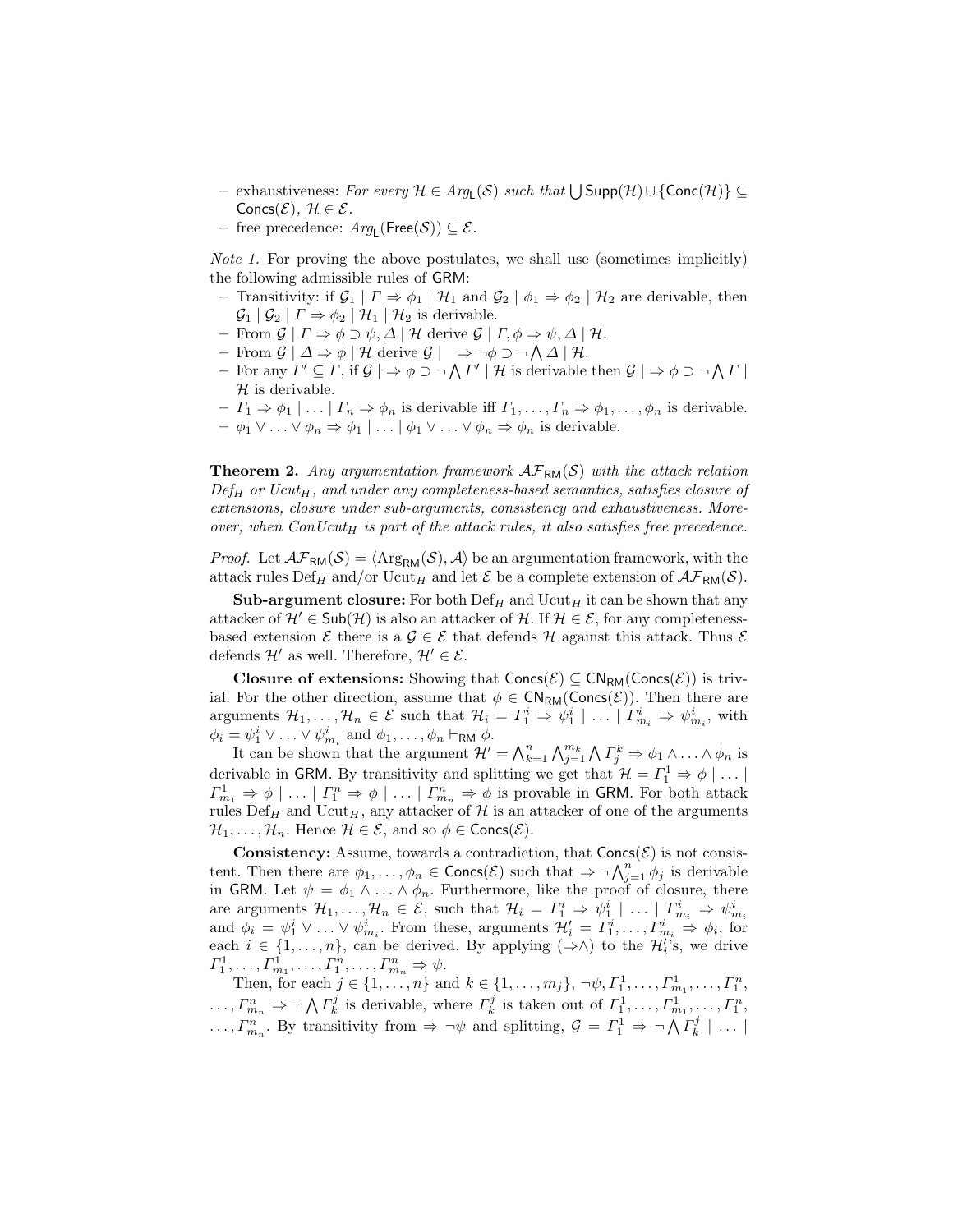$\Gamma^1_{m_1} \Rightarrow \neg \bigwedge \Gamma^j_k \mid \ldots \mid \Gamma^n_1 \Rightarrow \neg \bigwedge \Gamma^j_k \mid \ldots \mid \Gamma^n_{m_n} \Rightarrow \neg \bigwedge \Gamma^j_k$  is derivable. Note that, for both attack rules  $Def_H$  and  $Ucut_H$ , any attacker of G is an attacker of one of the arguments  $\mathcal{H}_1, \ldots, \mathcal{H}_n$ , therefore  $\mathcal{G} \in \mathcal{E}$ . However,  $\mathcal{G}$  attacks (defeats/undercuts)  $\mathcal{H}_j$ , a contradiction to the assumption that  $\mathcal E$  is conflict-free. Thus  $Concs(\mathcal{E})$  is consistent.

**Exhaustiveness:** Let  $\mathcal{H} \in \mathrm{Arg}_{\mathsf{RM}}(\mathcal{S})$  be an argument such that  $\bigcup \mathsf{Supp}(\mathcal{H}) \cup$  ${Conc(H)} \subseteq \text{Conc}(\mathcal{E})$ . It easily follows that  $\mathcal{E} \cup \{H\}$  is conflict-free. Assume that some  $\mathcal{G} = \Delta_1 \Rightarrow \psi_1 \mid \dots \mid \Delta_n \Rightarrow \psi_n \in \text{Arg}_{\text{RM}}(\mathcal{S})$  defeats  $\mathcal{H}$  (the case for undercut is similar and left to the reader). Then  $\Rightarrow$  Conc $(\mathcal{G}) \supset \neg \bigwedge \Gamma$  is derivable in GRM, for some  $\Gamma \in \text{Supp}(\mathcal{H})$ . Let  $\Gamma = \{\gamma_1, \ldots, \gamma_m\}$ . Then there are  $\mathcal{H}_1,\ldots,\mathcal{H}_m\in\mathcal{E}$  such that  $\mathsf{Conc}(\mathcal{H}_j)=\gamma_j$  and  $\bigcup \mathsf{Supp}(\mathcal{H}_j)=\{\delta^j_1,\ldots\delta^j_{k_j}\}$  $(1 \leq j \leq m)$ . By Theorem 1,  $\delta_1^j, \ldots, \delta_{k_j}^j \vdash_{\mathsf{RM}} \gamma_j$ , thus  $\delta_1^1, \ldots, \delta_{k_1}^1, \ldots, \delta_1^m, \ldots,$  $\delta_{k_m}^m \vdash_{\mathsf{RM}} \gamma_1 \wedge \ldots \wedge \gamma_m$ , and so  $\neg \bigwedge \Gamma, \delta_1^1, \ldots, \delta_{k_1}^1, \ldots, \delta_1^m, \ldots, \delta_{k_{m-1}}^m \vdash_{\mathsf{RM}} \neg \delta_{k_m}^m$ .

Now, by transitivity from  $Conc(G) \Rightarrow \neg \bigwedge \Gamma$ , Theorem 1, and splitting, we have that  $\mathcal{G}' = \Delta_1 \Rightarrow \neg \delta_{k_m}^m \mid \dots \mid \Delta_m \Rightarrow \neg \delta_{k_m}^m \mid \delta_1^1 \Rightarrow \neg \delta_{k_m}^m \mid \dots \mid \delta_{k_{m-1}}^m \Rightarrow$  $\neg \delta_{k_m}^m \in \text{Arg}_{\text{RM}}(\mathcal{S})$ . But then  $\mathcal{G}'$  defeats  $\mathcal{H}_m \in \mathcal{E}$ , thus there is some  $\mathcal{H}^* \in \mathcal{E}$ which defeats  $\mathcal{G}'$ . This attack has to be on some  $\Delta_i$ ,  $i \in \{1, \ldots, n\}$ , otherwise  $\mathcal{E}$ would not be conflict-free. Hence  $\mathcal{H}^*$  defeats  $\mathcal G$  as well.

Since, by assumption,  $\mathcal E$  is complete,  $\mathcal E \cup \{ \mathcal{H} \}$  is conflict-free and  $\mathcal E$  defends  $H$ , it follows that  $H \in \mathcal{E}$ .

Free precedence: Suppose that  $\text{ConUcut}_{H}$  is among the attack rules in  $\mathcal{AF}_{RM}(\mathcal{S})$  as well. It can be shown that  $Def_H$ , Ucut<sub>H</sub> and ConUcut<sub>H</sub> are con*flict-dependent* in the sense of [1], that is: if  $\mathcal{G}, \mathcal{H} \in \text{Arg}_{\text{RM}}(\mathcal{S})$  such that  $\mathcal{G}$  attacks  $\mathcal{H}$ , then  $\bigcup$  Supp $(\mathcal{G}) \cup \bigcup$  Supp $(\mathcal{H})$  is inconsistent.

Assume that some  $\mathcal{G} \in \text{Arg}_{\text{RM}}(\mathcal{S})$  attacks an argument  $\mathcal{H} \in \text{Arg}_{\text{RM}}(\text{Free}(\mathcal{S})).$ Since each of the considered attack rules is conflict-dependent,  $\bigcup$ Supp $(\mathcal{H})$  ∪  $\bigcup$ Supp $(\mathcal{G})$  is inconsistent. However,  $\bigcup$ Supp $(\mathcal{H}) \subseteq$  Free $(\mathcal{S})$ , thus  $\mathcal{G}$  has an inconsistent support set. Then there is an argument  $\Rightarrow \neg \bigwedge \mathsf{Supp}(\mathcal{G}) \in \mathcal{E}$  that attacks G via the ConUcut<sub>H</sub> rule. Since any attacker of H is counter-attacked by  $\mathcal{E}$ , it follows that  $\mathcal E$  defends  $\mathcal H$ , and since  $\mathcal E$  is complete,  $\mathcal H \in \mathcal E$ .

We have shown that  $\mathcal{AF}_{RM}(\mathcal{S})$ , for the given attack rules, satisfies the five postulates under complete semantics. From this it follows (see, e.g., [1, Prop. 26]) that  $\mathcal{AF}_{RM}(\mathcal{S})$  satisfies the five postulates also under grounded, preferred and stables semantics.  $\Box$ 

Consider the following weakening of the definition of sub-arguments:

**Definition 12.** We say that  $\mathcal{H}'$  is a weak sub-argument of  $\mathcal{H}$ , if  $\bigcup$  Supp $(\mathcal{H}') \subseteq$  $\bigcup$ Supp(H). We denote by WSub(H) the set of all weak sub-arguments of H.

Clearly, any sub-argument of  $H$  is in particular a weak sub-argument of  $H$ . Interestingly, as the next proposition shows, closure of extensions and exhaustiveness imply closure under weak sub-arguments (and so closure under sub-argument).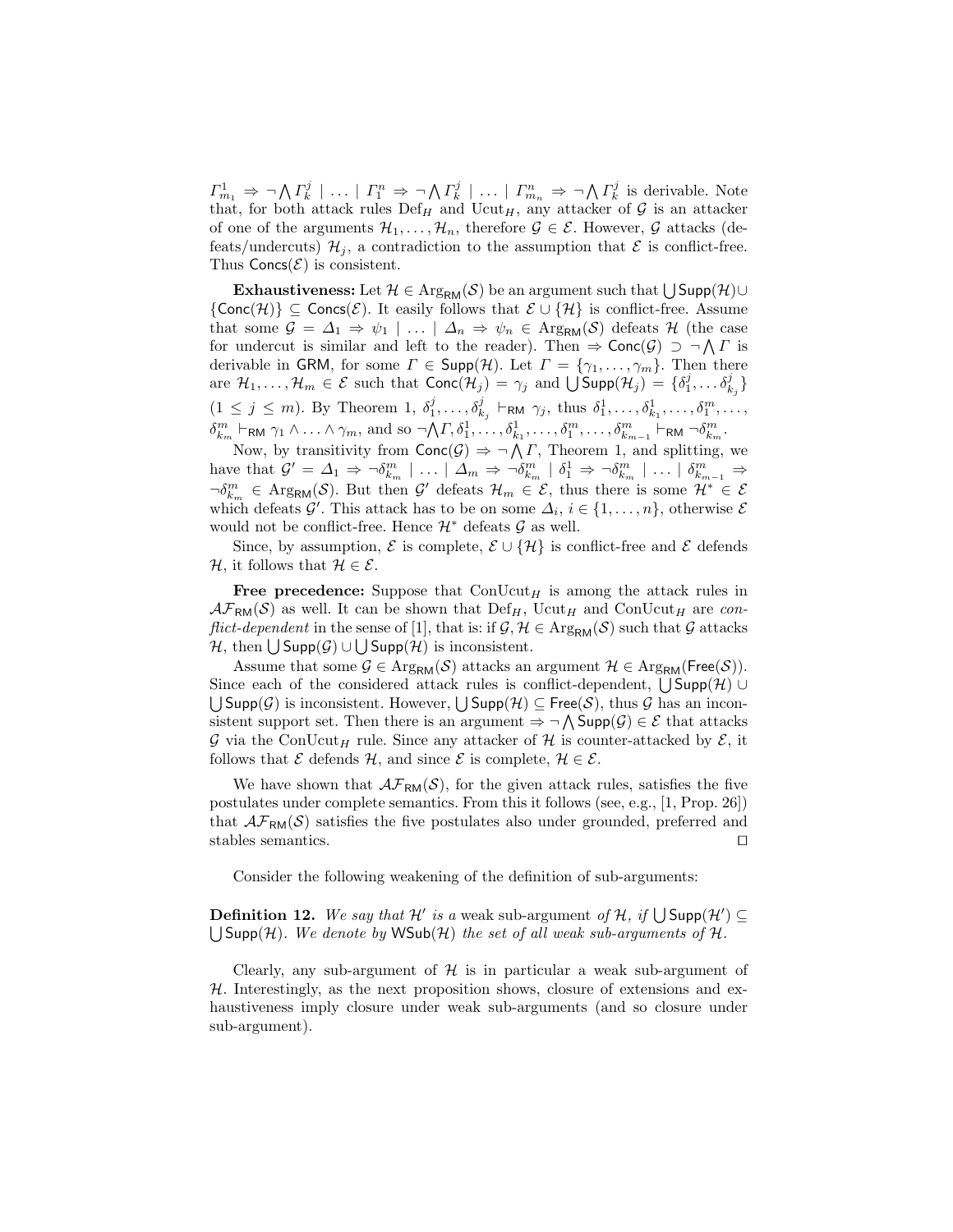**Proposition 1.** Any argumentation framework  $\mathcal{AF}_{\text{RM}}(\mathcal{S})$  that satisfies closure of extensions and exhaustiveness also satisfies closure under weak sub-arguments.

*Proof.* Let  $\mathcal{AF}_{RM}(\mathcal{S})$  be a hypersequent-based argumentation framework for the core logic RM and set of formulas  $S$  that satisfies closure of extensions and exhaustiveness. Suppose that  $H \in \mathcal{E}$  for some  $\mathcal{E} \in Ext_{sem}(\mathcal{AF}_{RM}(\mathcal{S}))$ , and let  $\mathcal{H}' \in \mathsf{WSub}(\mathcal{H})$ . Then  $\bigcup \mathsf{Supp}(\mathcal{H}') \subseteq \bigcup \mathsf{Supp}(\mathcal{H})$ . Note that for each  $\phi \in \bigcup \mathsf{Supp}(\mathcal{H}), \phi \Rightarrow \phi \in \mathcal{E}$  (since every attacker of  $\phi \Rightarrow \phi$  is also an attacker of H and E is complete). Thus  $(\dagger) \bigcup \mathsf{Supp}(\mathcal{H}') \subseteq \mathsf{Concs}(\mathcal{E})$ . Furthermore, since Supp(H')  $\vdash_{RM}$  Conc(H'), by the monotonicity of  $\vdash$  also Supp(H)  $\vdash_{RM}$  Conc(H') and by closure  $(\dagger)$  Conc $(\mathcal{H}') \in \text{Concs}(\mathcal{E})$ . Thus  $\mathcal{H}' \in \mathcal{E}$  by exhaustiveness in view of  $(\dagger)$  and  $(\dagger)$ .

*Note 2.* Consider a hypersequent variant  $LK_H$  of the sequent calculus LK for classical propositional logic. This calculus would allow for internal weakening in addition to all the rules of GRM. Then all of the above proofs for the postulates hold also for classical logic with the calculus  $LK_H$ .

#### 5.2 Crash-resistance and Non-Interference

Two additional postulates were introduced in [14] concerning crash-resistance, the problem that a system collapses when it is based on inconsistent information. For defining these postulates, some definitions and notations are necessary.

Let  $\mathcal{AF}_L(\mathcal{S}) = \langle \text{Arg}_L(\mathcal{S}), \mathcal{A} \rangle$  be an argumentation framework for the logic  $L = \langle \mathcal{L}, \vdash \rangle$  and a set S of L-formulae.

- We denote by Atoms(S) the set of atoms that occur in the formulae in  $S$ and by  $\text{Atoms}(\mathcal{L})$  the set of all the atoms of the language.
- Sets S, T of formulae are *syntactically disjoint*, if  $Atoms(S) \cap Atoms(T) = ∅$ .

**Definition 13.** Let  $\downarrow\sim$  be an entailment relation for L. A set S' of L-formulae is called contaminating (with respect to  $\sim$ ), if for any set  $S^* \subseteq \mathcal{L}$  such that S' and  $S^*$  are syntactically disjoint, and for every  $\mathcal{L}$ -formula  $\phi$ , it holds that  $S' \sim \phi$ if and only if  $S' \cup S^* \mid \sim \phi$ .

**Definition 14.** Let  $\mathcal{L}$  be a propositional language and  $\sim$  an entailment relation for  $\mathcal{L}$ . Then  $\sim$  satisfies

- non-interference: if and only if for every syntactically disjoint sets  $S_1$ ,  $S_2$  of *L*-formulae and any *L*-formula  $\phi$  such that Atoms( $\phi$ ) ⊆ Atoms( $S_1$ ),  $S_1 \sim \phi$ if and only if  $S_1 \cup S_2 \sim \phi$ ;
- crash-resistance: if and only if there is no set S of  $\mathcal L$ -formulae that is contaminating w.r.t.  $\sim$ .

For proving the above postulates, we need the next lemma. Its proof is partially based on [5, Lemma 1] and [16, Lemma 15], but omitted due to space restrictions.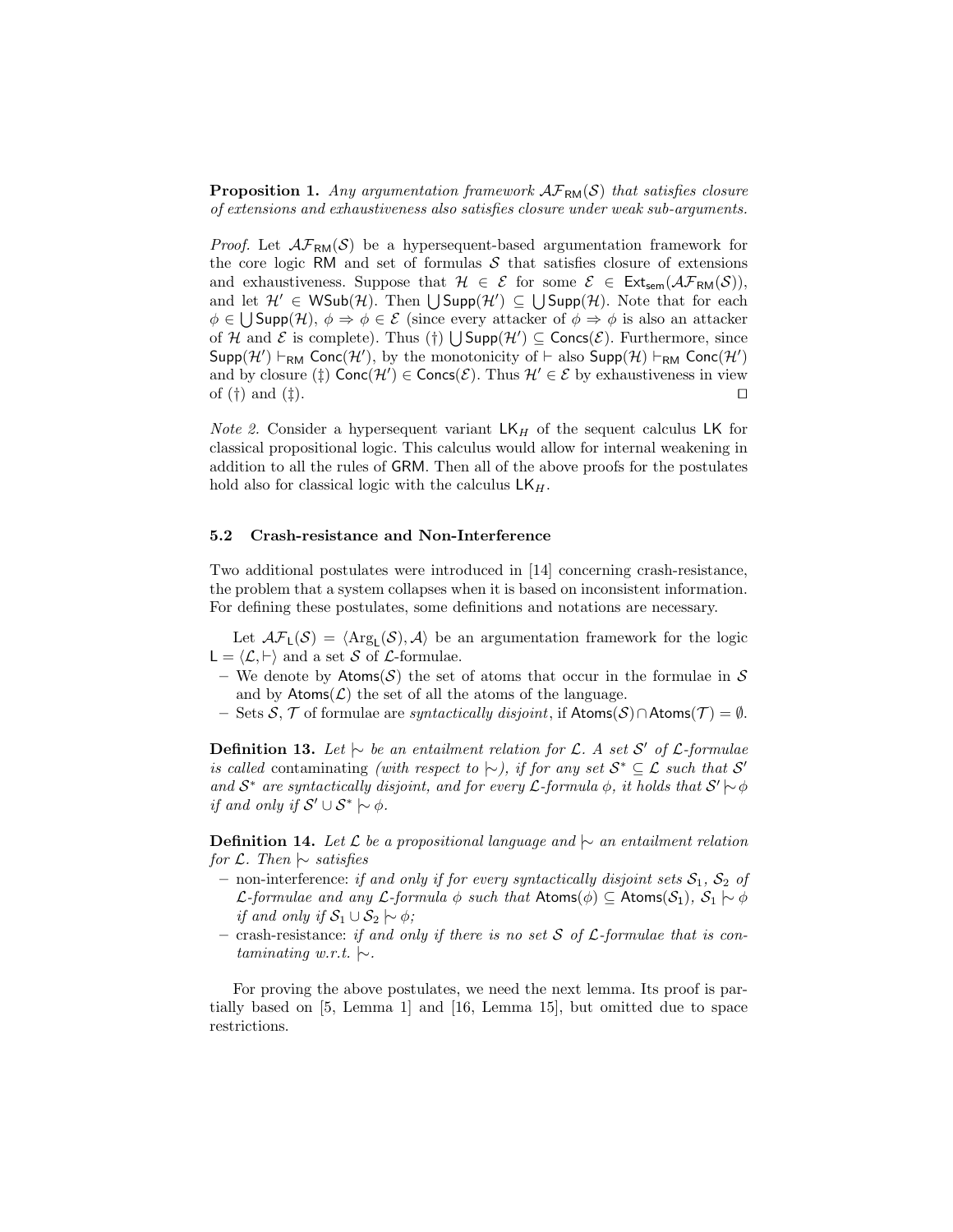**Lemma 1.** Let  $\mathcal{AF}_{RM}(S)$  be a hypersequent-based argumentation framework for  $S$  (Def. 8) whose core logic is RM. The following are equivalent:

(a)  $\mathcal{E} \in \mathsf{Ext}_{\mathsf{prf}}(\mathcal{AF}_{RM}(\mathcal{S}));$ 

(b)  $\mathcal{E} \in \mathsf{Ext}_{\mathsf{stb}}(\mathcal{AF}_{RM}(\mathcal{S}))$ ;

(c)  $\mathcal{E} = Arg_{RM}(\mathcal{S}')$ , where  $\mathcal{S}'$  is a  $\subseteq$ -maximally consistent subset of  $\mathcal{S}$ .

**Theorem 3.** Let  $\mathcal{AF}_{RM}(\mathcal{S})$  be a hypersequent-based argumentation framework for the logic RM, the attack rules  $Def_H$  and/or  $Ucut_H$ , and a set of formulae S. Let also  $\pi \in \{\cap, \cup\}$ , and sem a completeness-based semantics. Then the induced entailment  $\vdash_{H,\text{sem}}^{\pi} (Def. 9)$  satisfies non-interference.

Proof (outline). The structure of the proof is roughly based on the proofs in [30]. In what follows we abbreviate  $\mid \sim_{H,\text{sem}}^{\pi}$  by  $\mid \sim$ <sup>π</sup>.

Let  $\mathcal{AF}_{RM}(\mathcal{S})$  be some hypersequent-based argumentation framework for the logic RM, with the attack rules  $Def_H$  and/or  $Ucut_H$  and a set of formulae S. Consider two syntactically disjoint sets  $S_1, S_2 \subseteq S$  and let  $S' = S_1 \cup S_2$ . For any  $S \subseteq \text{Arg}_{\text{RM}}(\mathcal{S})$ , let  $\mathcal{D}_{\mathcal{AF}_{\text{RM}}(\mathcal{S})}(S) = \{ \mathcal{H} \in \text{Arg}_{\text{RM}}(\mathcal{S}) \mid S \text{ depends } \mathcal{H} \}.$  Then, by Lemma 1 and the fact that RM satisfies the basic relevance criterion [9], the following points can be shown for complete, preferred and stable semantics (proofs are omitted due to space restrictions):

- 1. if  $\mathcal{E} \in \mathsf{Ext}_{sem}(\mathcal{AF}_{\mathsf{RM}}(\mathcal{S}'))$ , then  $\mathcal{E} \cap \mathrm{Arg}_{\mathsf{RM}}(\mathcal{S}_1) \in \mathsf{Ext}_{sem}(\mathcal{AF}_{\mathsf{RM}}(\mathcal{S}_1));$
- 2. if  $\mathcal{E}_1 \in \text{Ext}_{sem}(\mathcal{AF}_{RM}(\mathcal{S}_1))$  and  $\mathcal{E}_2 \in \text{Ext}_{sem}(\mathcal{AF}_{RM}(\mathcal{S}_2))$ , then  $\mathcal{D}_{\mathcal{AF}_{RM}(\mathcal{S}')}(\mathcal{E}_1 \cup$  $\mathcal{E}_2$ )  $\in$  Ext<sub>sem</sub>( $\mathcal{AF}_{\mathsf{RM}}(\mathcal{S}'))$ .

Let  $\phi$  be a formula with  $\mathsf{Atoms}(\phi) \subseteq \mathsf{Atoms}(\mathcal{S}_1)$ . We show that  $\mathcal{S}_1 \upharpoonright^{\cap} \phi$  if and only if  $\mathcal{S}' \models^\cap \phi$  (the proof for  $\models^\cup$  is left to the reader).

- $\Rightarrow$  Assume that  $S_1\overline{\wedge}^{\cap}\phi$  but  $S'\not\varphi^{\cap}\phi$ . Thus, there is some  $\mathcal{E} \in \mathsf{Ext}_{\mathsf{sem}}(\mathcal{AF}_{\mathsf{RM}}(S')),$ such that there is no argument  $\mathcal{H} \in \mathcal{E}$  with  $Conc(\mathcal{H}) = \phi$ . By Item 1 above  $\mathcal{E} \cap \text{Arg}_{\text{RM}}(\mathcal{S}_1) \in \text{Ext}_{\text{sem}}(\mathcal{AF}_{\text{RM}}(\mathcal{S}_1)),$  a contradiction to  $\mathcal{S}_1 \upharpoonright^{\cap} \phi$ .
- $\Leftarrow$  Assume that  $S' \sim \rho^0 \phi$  but  $S_1 \not\sim \rho^0 \phi$ . Thus, there is some  $\mathcal{E} \in \text{Ext}_{sem}(\mathcal{AF}_{\text{RM}}(S_1))$ such that there is no argument  $\mathcal{H} \in \mathcal{E}$  with  $Conc(\mathcal{H}) = \phi$ . By the basic relevance criterion [3], if  $\mathcal{E}' \in \text{Ext}_{sem}(\mathcal{AF}_{RM}(\mathcal{S}_2))$  (in [16] it is shown that there is at least one such extension), there is no argument  $\mathcal{H} \in \mathcal{E}'$  with  $Conc(\mathcal{H}) = \phi$ either. Thus, by Item 2 above,  $\mathcal{D}_{\mathcal{AF}_{RM}(S')}(\mathcal{E} \cup \mathcal{E}') \in \mathsf{Ext}_{sem}(\mathcal{AF}_{RM}(S'))$ . By definition of  $\mathcal{D}_{\mathcal{AF}_{\mathsf{RM}}(\mathcal{S}')},$  there is no argument  $\mathcal{H} \in \mathcal{D}_{\mathcal{AF}_{\mathsf{RM}}(\mathcal{S}')}(\mathcal{E} \cup \mathcal{E}')$  with Conc $(\mathcal{H}) = \phi$ , a contradiction to  $\mathcal{S}' \models^{\cap} \phi$ .

It follows that  $\vdash_{H,\mathsf{sem}}^{\cup}$  and  $\vdash_{H,\mathsf{sem}}^{\cap}$ , for sem  $\in$  {gr, cmp, prf, stb}, satisfy noninterference.  $\Box$ 

**Theorem 4.** Let  $AF_{RM}(S)$  be a hypersequent-based argumentation framework for the logic RM, the attack rules  $Def_H$  and/or  $Ucut_H$ , and a set of formulae S. Let also  $\pi \in \{\cap, \cup\}$ , and sem a completeness-based semantics. Then  $\mid \sim_{H, \text{sem}}^{\pi}$ satisfies crash-resistance.

For the proof, we recall the following notion from [14]:

– Let AT be a set of atoms. We denote by  $S_{\text{A}}$  the set of formulae in S that contain only atoms from AT. For a set  $\mathcal F$  of sets of  $\mathcal L$ -formulae, we denote:  $\mathcal{F}_{\mathsf{IAT}} = \{\mathcal{S}_{\mathsf{IAT}} \mid \mathcal{S} \in \mathcal{F}\}.$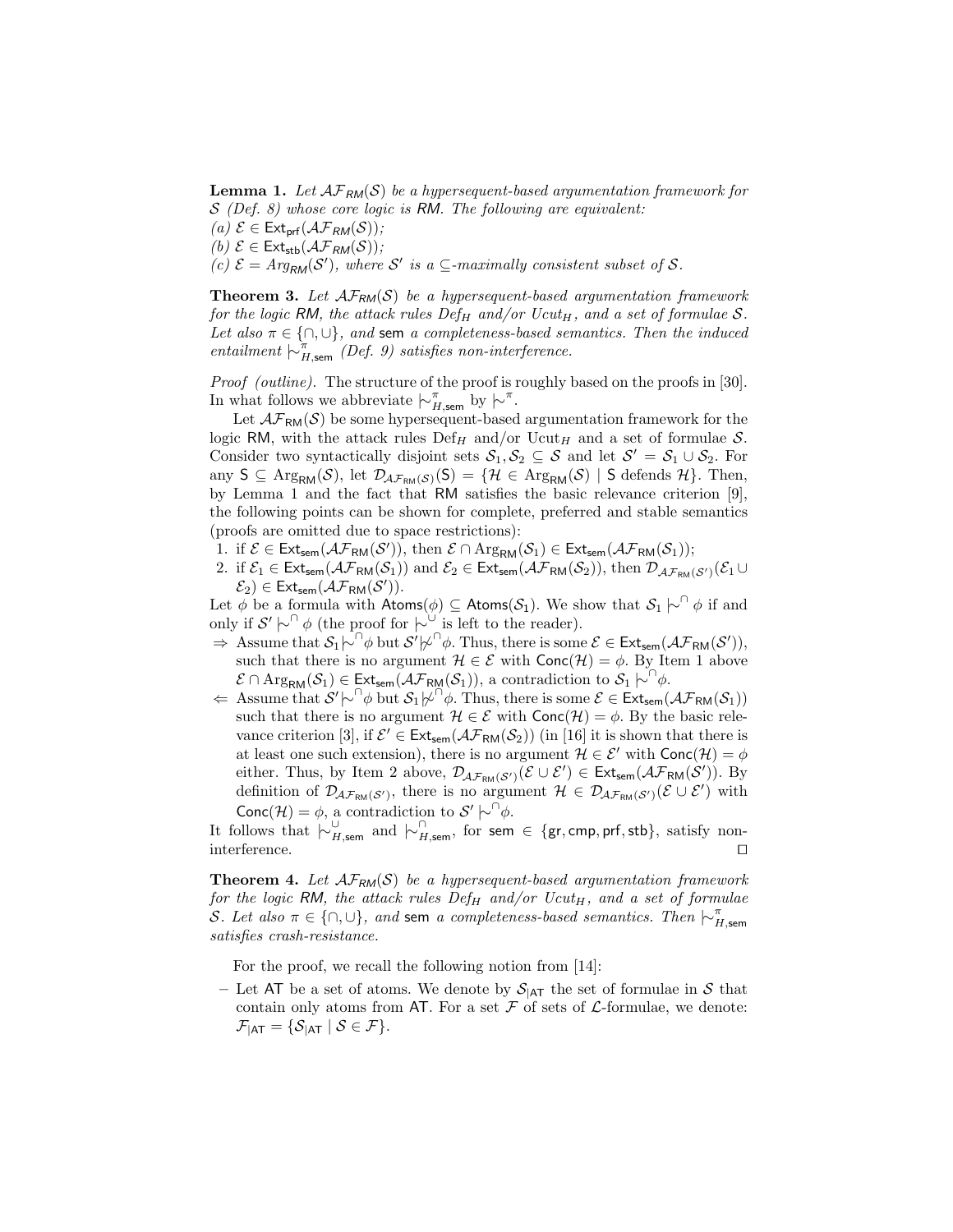– According to [14], a logic  $L = \langle \mathcal{L}, \vdash \rangle$  is called non-trivial, if for every nonempty set  $AT \subseteq Atoms(\mathcal{L})$  there are sets  $\mathcal{S}_1, \mathcal{S}_2$  of  $\mathcal{L}$ -formulae such that Atoms( $S_1$ ) = Atoms( $S_2$ ) = AT but  $CN_L(S_1)_{|AT} \neq CN_L(S_2)_{|AT}$ .

*Proof (sketch)*. By Thm. 3, for every sem  $\in \{gr, \text{cmp}, \text{prf}, \text{stb}\}\)$  the entailments  $\vdash_{H,\text{sem}}^{\cap}$  and  $\vdash_{H,\text{sem}}^{\cup}$  satisfy non-interference. Thus, since RM is non-trivial, crashresistance follows from [14, Thm. 1].  $\square$ 

Note 3. The basic relevance criterion [3] is a primary property of RM, used in the proof of Thm. 3 for showing non-nterference (and so also for obtaining crash resistance in the proof of Thm. 4). We note that, although classical logic does not satisfy the basic relevance criterion, it is a uniform logic (i.e., for every two sets of formulae S, S' and a formula  $\phi$ , if  $S, S' \vdash \phi$  and S' is a  $\vdash$ -consistent theory that is syntactically disjoint from  $\mathcal{S} \cup {\phi}$ , then  $\mathcal{S} \vdash \phi$ ). By assuming that ConUcut<sub>H</sub> is part of the attack rules, Items 1 and 2 in the proof of Thm. 3 still hold. In the  $\Leftarrow$  direction of the proof the use of the basic relevance criterion can be replaced by the uniformity of the core logic and the fact that no arguments with inconsistent support set will be part of any extension. Hence, the proofs of Thms. 3 and 4 can be adjusted also for the case that, e.g., classical logic is the core logic.

## 6 Conclusion

Hypersequent-based argumentation, like sequent-based argumentation, avoids some limitations of other approaches to logic-based argumentation (e.g., [12]), where the support set of an argument has to be consistent and minimal. Furthermore, it incorporates any logic with a corresponding sound and complete (hyper)sequent calculus, and allows a great flexibility in the specification of the attack rules.

In this paper we have examined hypersequent frameworks that are based on the logic RM and with defeat and/or undercut as the attack rule. It was shown that such frameworks satisfy the logic-based rationality postulates from [1, 13] and non-interference and crash-resistance from [14]. Moreover, a problem raised in [15] (and further discussed in [2]), in which complete extensions may not be consistent, is avoided.

A comparison to related literature has to be postponed. However, it is worth noting that our non-interference result is more general than the one in [30], where this is only proven for frameworks under complete semantics.

Future research directions include the extension of dynamic proof theory [6] from sequent-based frameworks to hypersequent-based ones. Moreover, we plan to investigate the integration of priorities among arguments and the use of assumptions, such as default assumptions [20] and assumptions taken in adaptive logics [10, 28], for further extending the expressive power of hypersequent-based argumentation.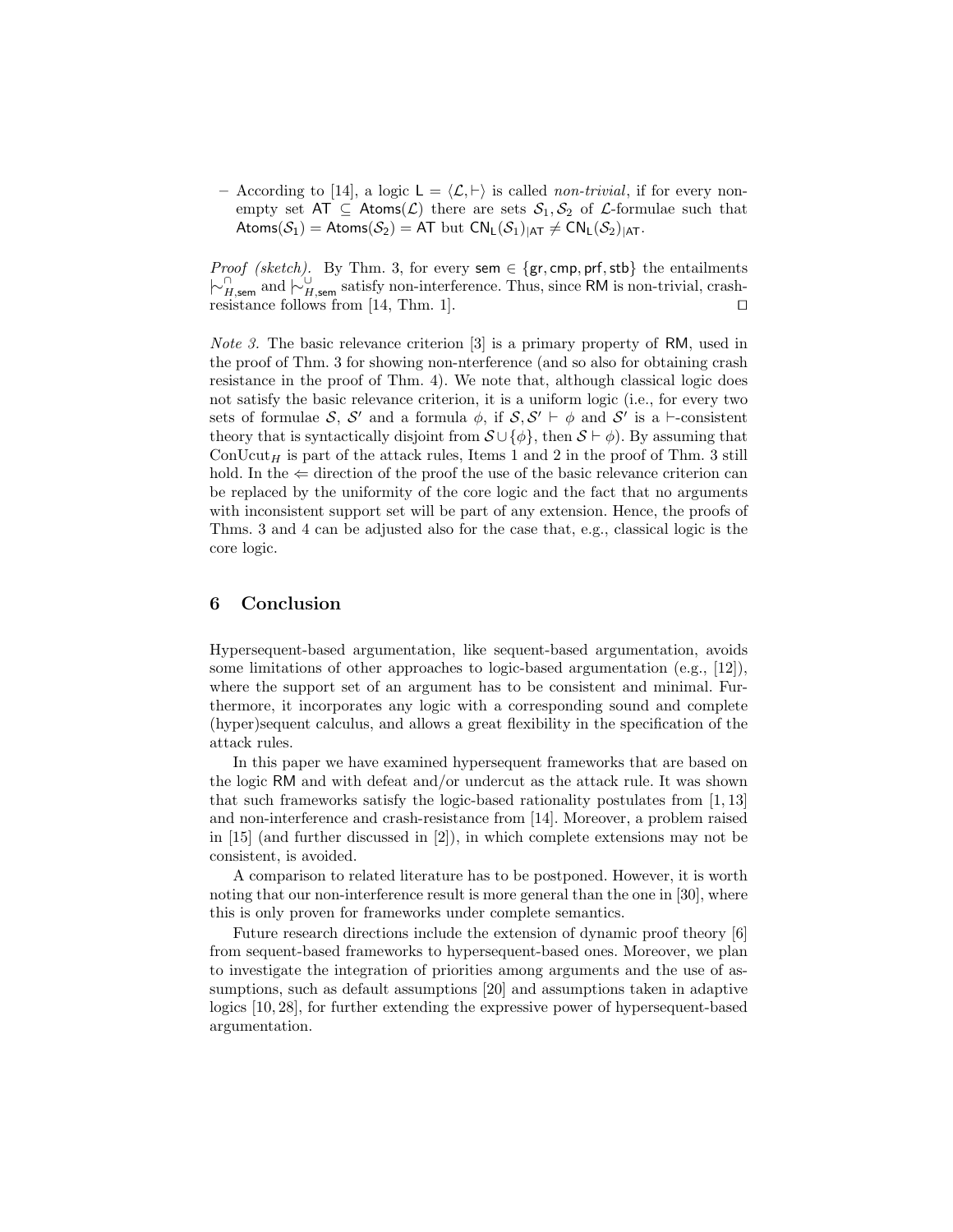#### References

- 1. Amgoud, L.: Postulates for logic-based argumentation systems. International Journal of Approximate Reasoning 55(9), 2028–2048 (2014)
- 2. Amgoud, L., Besnard, P.: Logical limits of abstract argumentation frameworks. Journal of Applied Non-Classical Logics 23(3), 229–267 (2013)
- 3. Anderson, A., Belnap, N.: Entailment: The Logic of Relevance and Necessity, vol. 1. Princeton University Press (1975)
- 4. Arieli, O., Straßer, C.: Sequent-based logical argumentation. Argument & Computation 6(1), 73–99 (2015)
- 5. Arieli, O., Straßer, C.: Argumentative approaches to reasoning with maximal consistency. In: Proc. KR'16. pp. 509–512. AAAI Press (2016)
- 6. Arieli, O., Straßer, C.: Deductive argumentation by enhanced sequent calculi and dynamic derivations. Electronic Notes in Theoretical Computer Science 323, 21–37 (2016)
- 7. Avron, A.: A constructive analysis of RM. Journal of Symbolic Logic 52(4), 939– 951 (1987)
- 8. Avron, A.: The method of hypersequents in the proof theory of propositional nonclassical logics. In: Logic: Foundations to Applications, pp. 1–32. Oxford Science Publications (1996)
- 9. Avron, A.: RM and its nice properties, Outstanding Contributions to Logic, vol. 8, pp. 15–43. Springer (2016)
- 10. Batens, D.: A universal logic approach to adaptive logics. Logica Universalis 1(1), 221–242 (2007)
- 11. Bench-Capon, T., Dunne, P.: Argumentation in artificial intelligence. Artificial Intelligence 171(10), 619–641 (2007)
- 12. Besnard, P., Hunter, A.: A logic-based theory of deductive arguments. Artificial Intelligence 128(1–2), 203–235 (2001)
- 13. Caminada, M., Amgoud, L.: On the evaluation of argumentation formalisms. Artificial Intelligence 171(5), 286–310 (2007)
- 14. Caminada, M., Carnielli, W., Dunne, P.: Semi-stable semantics. Journal of Logic and Computation 22(5), 1207–1254 (2011)
- 15. Cayrol, C.: On the relation between argumentation and non-monotonic coherencebased entailment. In: Proceedings of the 14th International Joint Conference on Artificial Intelligence. pp. 1443–1448 (1995)
- 16. Dung, P.M.: On the acceptability of arguments and its fundamental role in nonmonotonic reasoning, logic programming and n-person games. Artificial Intelligence 77(2), 321–357 (1995)
- 17. Dunn, M., Meyer, R.: Algebraic completeness results for Dummett's LC and its extensions. Zeitschrift für mathematische Logik und Grundlagen der Mathematik 17, 225–230 (1971)
- 18. Dunn, M., Restall, G.: Relevance logic. In: Gabbay, D.M., Guenthner, F. (eds.) Handbook of Philosophical Logic, vol. 6, pp. 1–136. Kluwer (2002), second edition
- 19. Gentzen, G.: Untersuchungen ¨uber das logische Schließen I, II. Mathematische Zeitschrift 39, 176–210, 405–431 (1934)
- 20. Makinson, D.: Bridges between classical and nonmonotonic logic. Logic Journal of the IGPL 11(1), 69–96 (2003)
- 21. Metcalfe, G., Olivetti, N., Gabbay, D.: Fundamental Logics, pp. 137–175. Springer Netherlands, Dordrecht (2009)